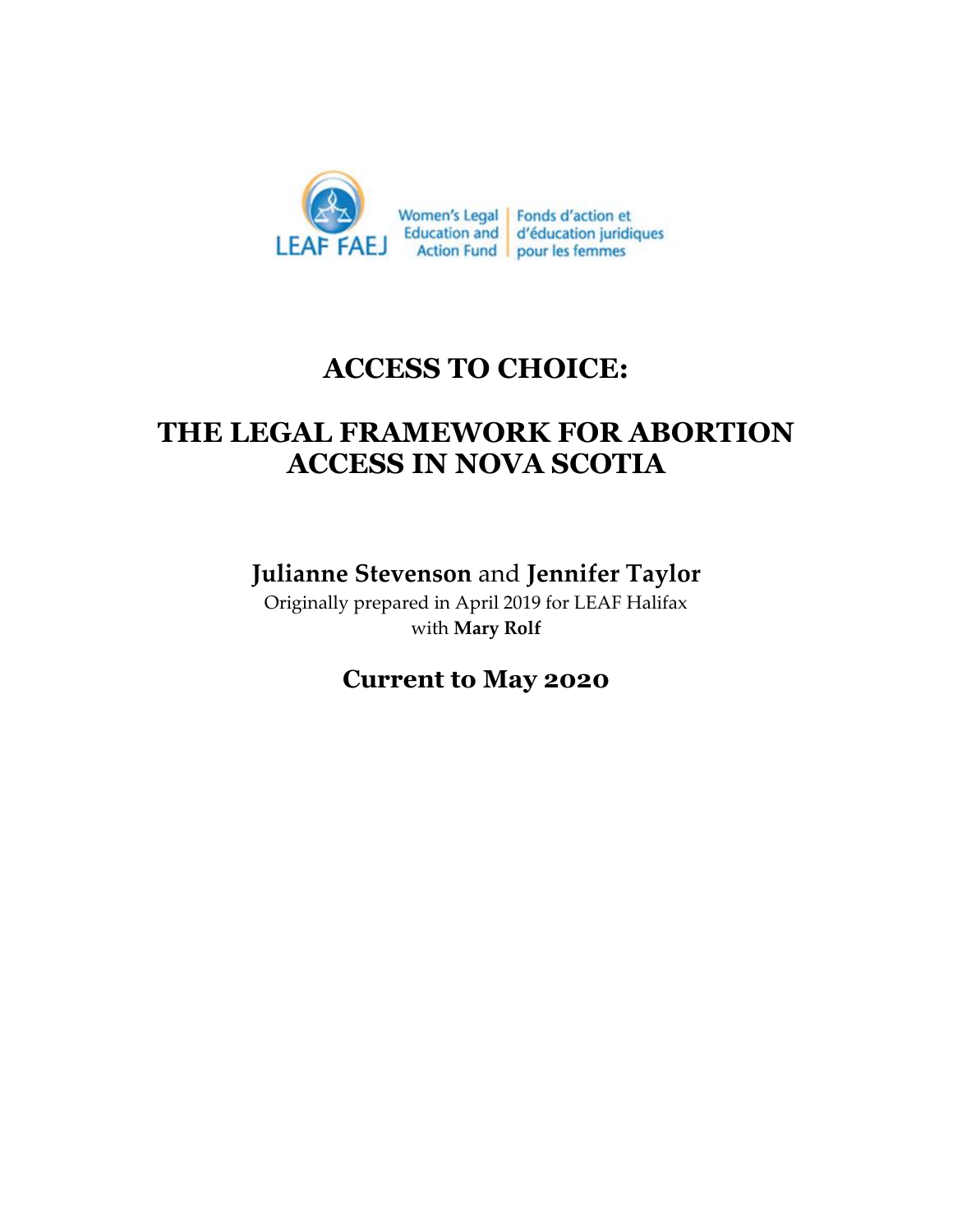# **CONTENTS**

| Christian Medical and Dental Society of Canada v College of Physicians and Surgeons of Ontario, 2019 ONCA 393  7 |  |
|------------------------------------------------------------------------------------------------------------------|--|
|                                                                                                                  |  |
|                                                                                                                  |  |
|                                                                                                                  |  |
|                                                                                                                  |  |
|                                                                                                                  |  |
|                                                                                                                  |  |
|                                                                                                                  |  |
|                                                                                                                  |  |
|                                                                                                                  |  |
|                                                                                                                  |  |
|                                                                                                                  |  |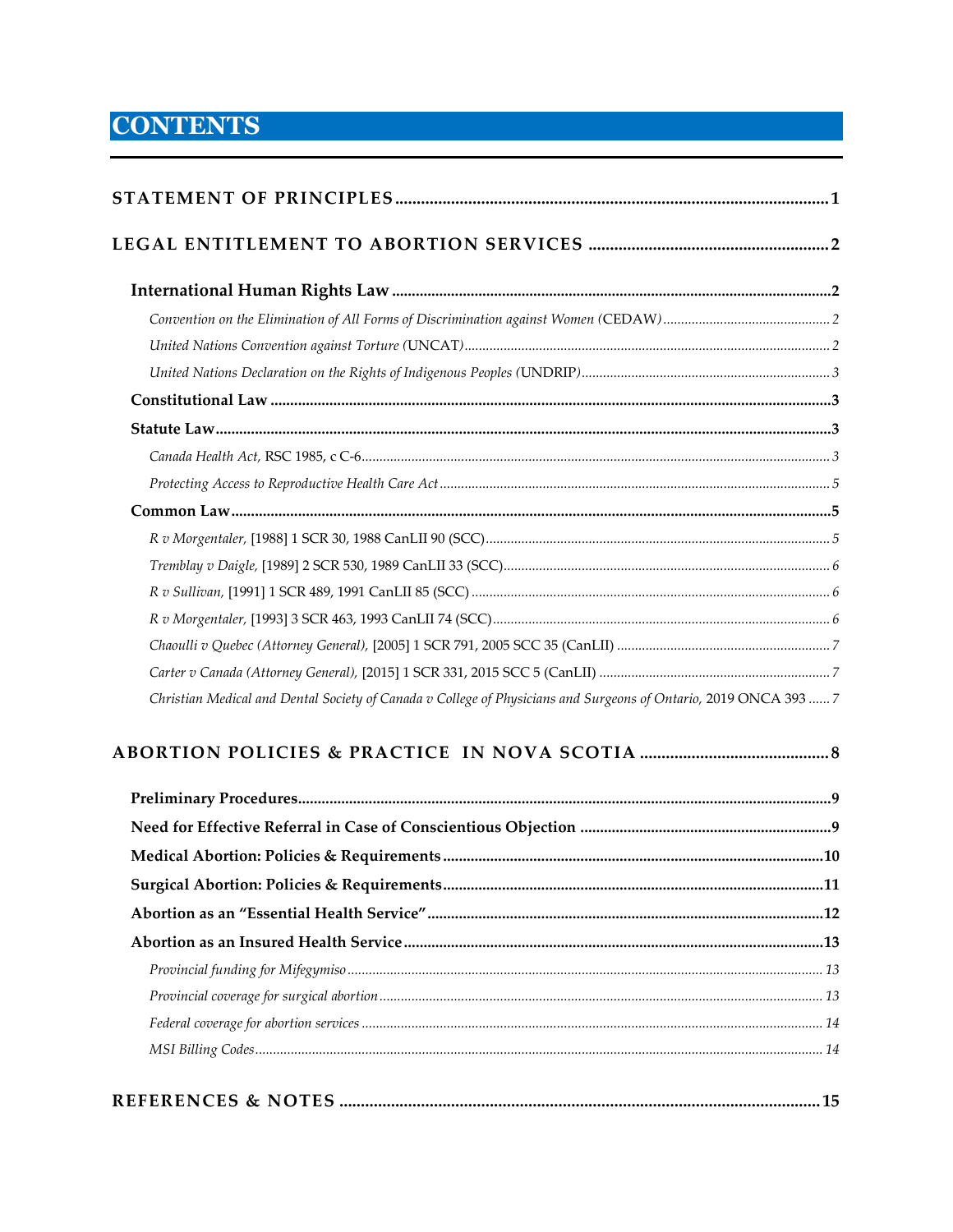## <span id="page-2-0"></span>**Authors**

**Julianne Stevenson** is a lawyer currently clerking at the Nova Scotia Court of Appeal in Halifax. She received her Bachelor of Arts from the University of King's College, and her Juris Doctor from Dalhousie University's Schulich School of Law. She was called to the Nova Scotia Bar in 2019.

**Jennifer Taylor** is a lawyer at Stewart McKelvey in Halifax. She received her Bachelor of Arts and Bachelor of Laws degrees from Dalhousie University, and a Master of Law from the University of Cambridge (Trinity Hall). Among other community activities, Jennifer is the Advocacy Committee Chair for the Canadian Bar Association – Nova Scotia Branch, an executive member of the Canadian Bar Association Women Lawyers Forum, Past Chair of the Halifax Dance Board of Directors, and a mentor with the Dalhousie Feminist Legal Association. She regularly writes about and comments on reproductive rights, and can be found on Twitter @jennlmtaylor.

*This report was prepared by the authors in their personal capacities.* 

### **Reviewers**

The authors extend warm thanks to the reviewers of this document:

- **Jarvis Googoo**, LLB
- **Sharon Hartling**, Nova Scotia Health Authority, Diagnostic Imaging Manager, Central Zone Ultrasound
- **Michelle Kelly**, President of the Nova Scotia Advisory Council on the Status of Women
- **Prof. Jodi Lazare**, Schulich School of Law at Dalhousie University
- **Kelly McMillan**, Nijhawan McMillan Petrunia
- **Karen Segal**, Legal Counsel, Women's Legal Education and Action Fund
- **Cheryl Simon**, Simon Governance Services
- **Allison Sparling**, BPR
- **Dr. Jocelyn Stairs**, MD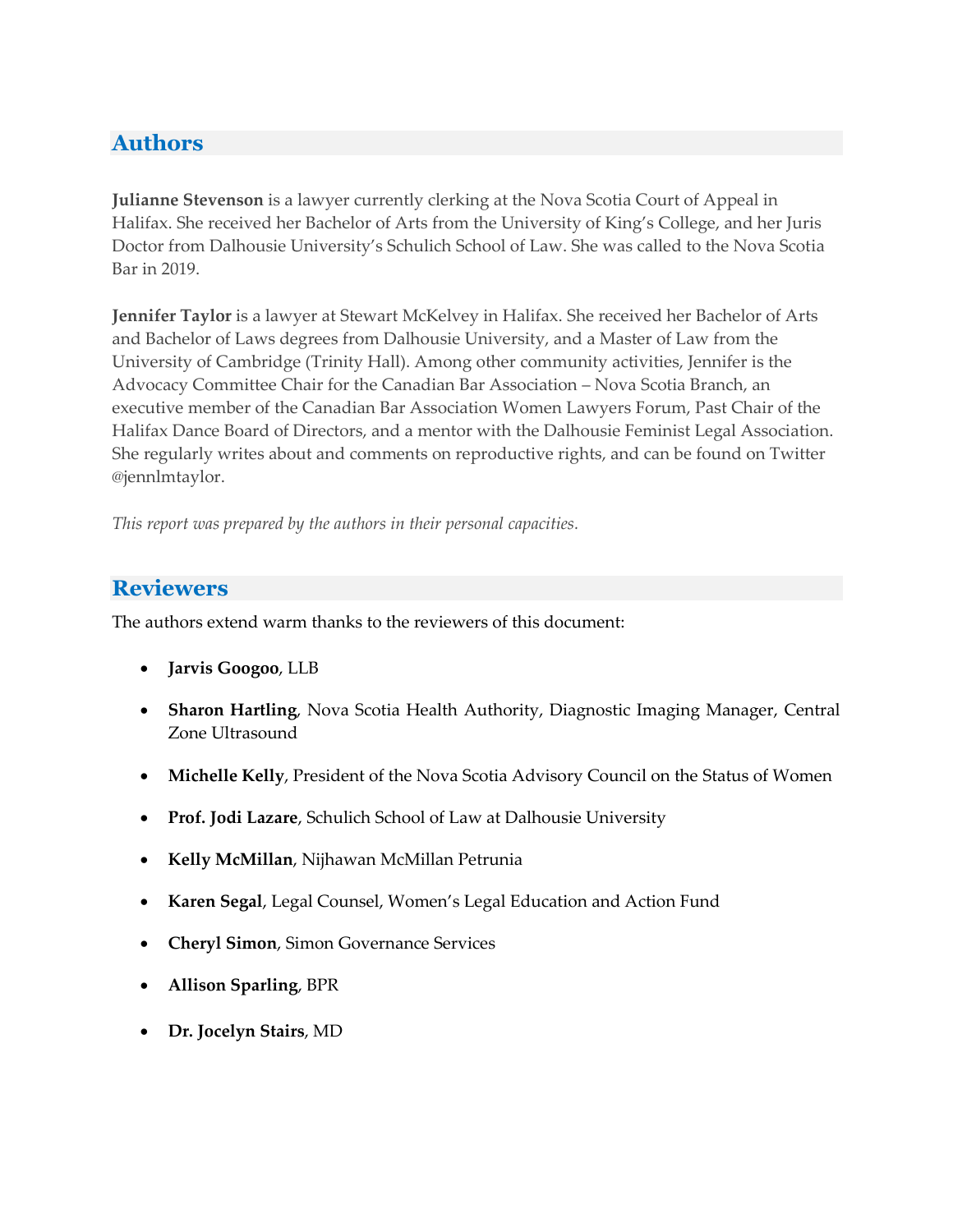## **STATEMENT OF PRINCIPLES**

- **1. This is a feminist project.** Our feminism strives to be intersectional and recognizes that barriers to abortion access can have disproportionate effects on some communities. We believe in an inclusive approach to talking about abortion, and we believe that reproductive justice includes, but goes far beyond, the right to choose to terminate a pregnancy.
- **2. This is a constitutional argument.** Our legal position is that there is a right to abortion in Canada. Sections 7 and 15(1) of the *Canadian Charter of Rights and Freedoms*, and the case law interpreting those provisions, protect the right to autonomy, security, and equality in making fundamental health care decisions, including decisions related to abortion.
- **3. This is a political act.** We view it as positive and necessary that abortion (surgical and medical) is an insured medical service offered through the public health care system. But abortion is not just a medical service; as Prof. Joanna Erdman and others have argued, abortion rights are democratic rights, which involve claims against the state and claims to full and equal participation in public life. We hope this project will help hold the state accountable, while remaining vigilant about the risk that future governments could seek to interfere with the right to abortion access.
- **4. This is a rule of law service.** The legal framework for abortion is hard to piece together, which is one reason it is often misunderstood. Writing down the scheme in one document will, we hope, play a small part in making the law more available and transparent. In setting out the existing legal framework for abortion access in Nova Scotia, we also hope to highlight recent progress in increasing access, and the gaps that remain.
- **5. This is an advocacy tool.** We hope this framework will be an advocacy and resource tool within Nova Scotia and a model for similar projects elsewhere in Canada. We have drafted it from a legal perspective, but we hope a wider audience will find the document useful and supportive.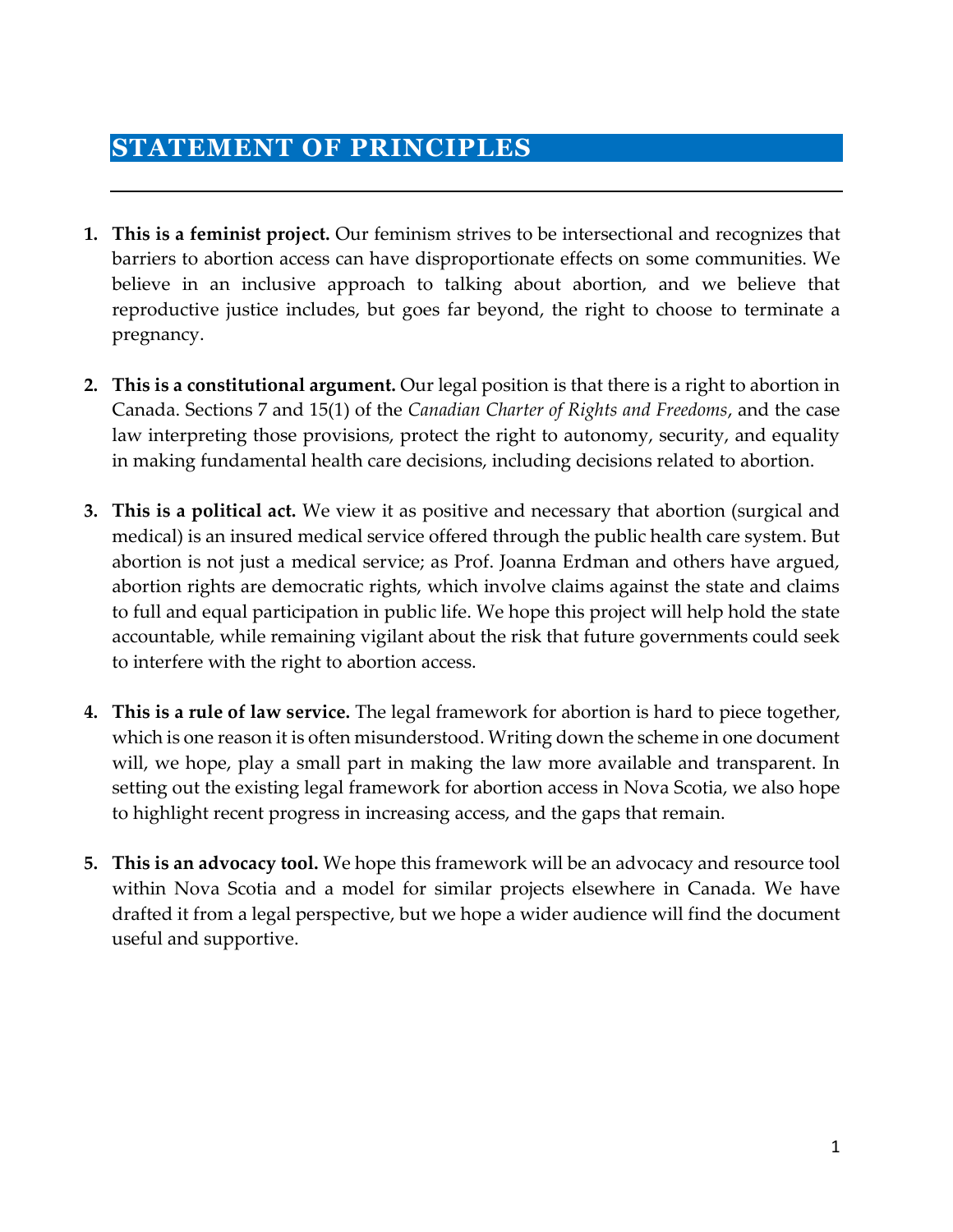## <span id="page-4-0"></span>**LEGAL ENTITLEMENT TO ABORTION SERVICES**

This framework lays out the bases for legal entitlement to abortion services in Nova Scotia, including: international human rights law; Canadian constitutional law; federal legislation; provincial legislation and regulations; and common law (decisions of the courts).

### <span id="page-4-1"></span>**International Human Rights Law**

A number of international human rights instruments protect and guarantee abortion rights for Nova Scotians. Canada is bound to comply with the obligations laid out in the international instruments it has ratified. 1

#### <span id="page-4-2"></span>*Convention on the Elimination of All Forms of Discrimination against Women*  (CEDAW)

The *Convention on the Elimination of All Forms of Discrimination against Women* (CEDAW) was ratified by Canada in 1981. The Convention lays out social, economic and, in particular, health care-related rights for women worldwide.<sup>2</sup>

The Convention sets out the right to reproductive choice (although it does not specifically refer to abortion) in Article 12, which addresses health care, as follows:

States Parties shall take all appropriate measures to eliminate discrimination against women in the field of health care in order to ensure, on a basis of equality of men and women, access to health care services, including those related to family planning.**<sup>3</sup>**

#### <span id="page-4-3"></span>*United Nations Convention against Torture* (UNCAT)

Canada signed the United Nations Convention against Torture (UNCAT) in 1985; it was ratified in 1987. The Convention lays out the rights of individuals to be protected from torture and other acts of cruel, inhumane, or degrading treatment or punishment.<sup>4,5</sup> According to a July 2017 Guideline by the CEDAW Committee, the delay or denial of abortion services may amount to torture or cruel, inhuman or degrading treatment, in contravention of UNCAT:

Violations of women's sexual and reproductive health and rights, such as forced sterilizations, forced abortion, forced pregnancy, criminalisation of abortion, denial or delay of safe abortion and post-abortion care, forced continuation of pregnancy, abuse and mistreatment of women and girls seeking sexual and reproductive health information, goods and services, are forms of gender-based violence that, depending on the circumstances, may amount to torture or cruel, inhuman or degrading treatment. 6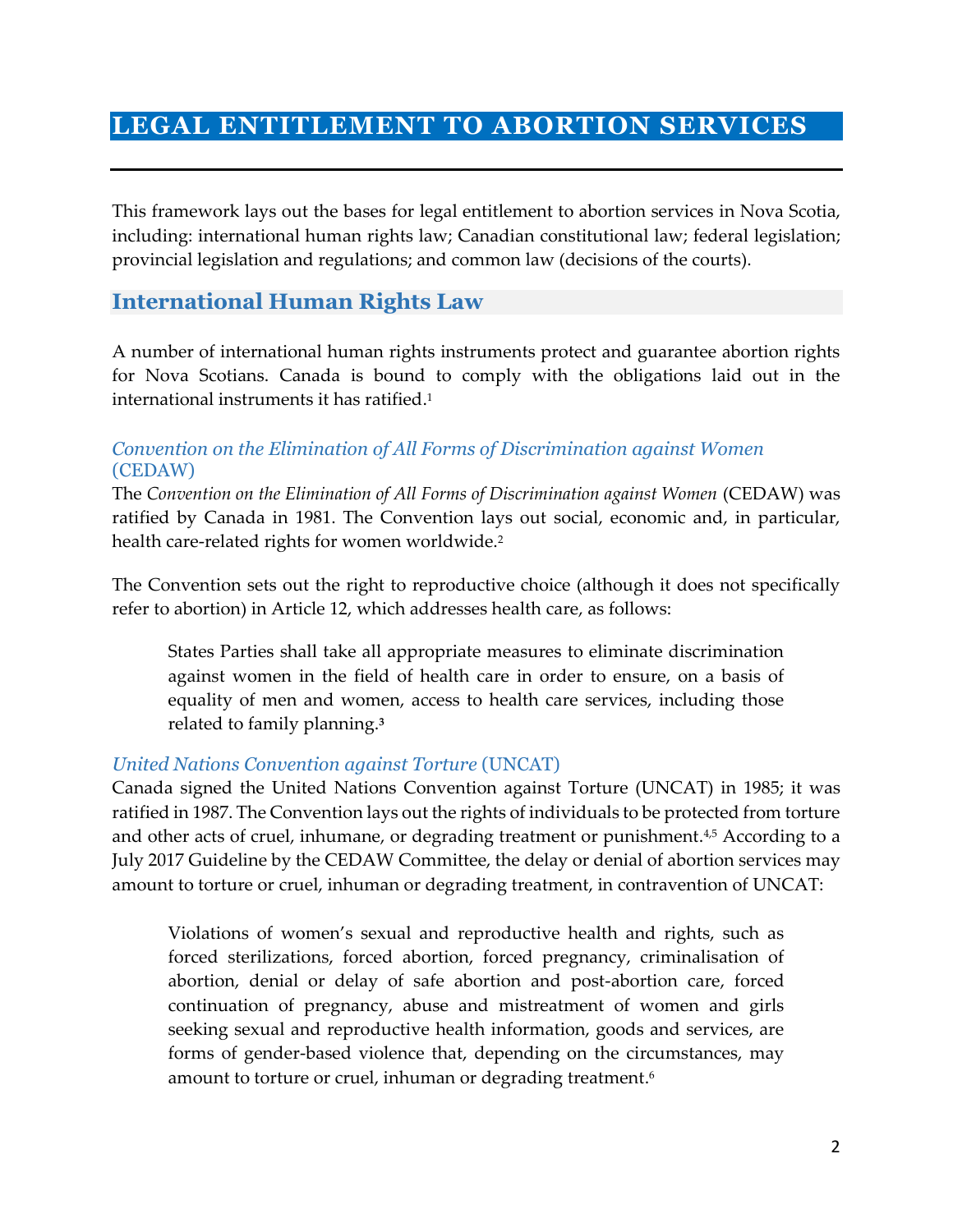#### <span id="page-5-0"></span>*United Nations Declaration on the Rights of Indigenous Peoples* (UNDRIP)

The United Nations Declaration on the Rights of Indigenous Peoples (UNDRIP)<sup>7</sup> applies with respect to the health care rights of Indigenous peoples in Nova Scotia. While Canada has not yet ratified UNDRIP, the federal government "adopted" the Declaration in 2016.<sup>8</sup>

Article 24(1) of UNDRIP guarantees Indigenous peoples the right to traditional medicines and health practices, and states: "Indigenous individuals also have the right to access, without any discrimination, to all social and health services."<sup>9</sup> Article 24(2) of UNDRIP declares that Indigenous peoples have an equal right "to the enjoyment of the highest attainable standard of physical and mental health."<sup>10</sup>

Additionally, with respect to the health care rights of Indigenous peoples in Canada, the Truth and Reconciliation Commission of Canada (TRC) made recommendations specific to the provision of health care services, which the federal government has committed to implementing. 11

### <span id="page-5-1"></span>**Constitutional Law**

The *Canadian Charter of Rights and Freedoms* ("*Charter*") is Part I of the *Constitution Act, 1982*. The *Charter* guarantees the rights and freedoms set out in it, subject to reasonable limits prescribed by law, and applies to government action.<sup>12</sup> Section 7 of the *Charter* states:

**7.** Everyone has the right to life, liberty and security of the person and the right not to be deprived thereof except in accordance with the principles of fundamental justice.<sup>13</sup>

Section 7 forms the basis for many health care-related rights in Canada, including rights related to abortion access. Case law about these rights is discussed below.

#### <span id="page-5-2"></span>**Statute Law**

#### <span id="page-5-3"></span>*Canada Health Act, RSC 1985, c C-6*

Generally, health care falls within the jurisdiction of provincial and territorial governments. The *Canada Health Act* is a piece of federal legislation that lays out "criteria and conditions in respect of insured health services and extended health care services provided under provincial law that must be met before" provinces may receive federal funding for those services. <sup>14</sup> The Act lays out the primary objective of Canadian health care policy: "to protect, promote and restore the physical and mental well-being of residents of Canada and to facilitate reasonable access to health services without financial or other barriers."15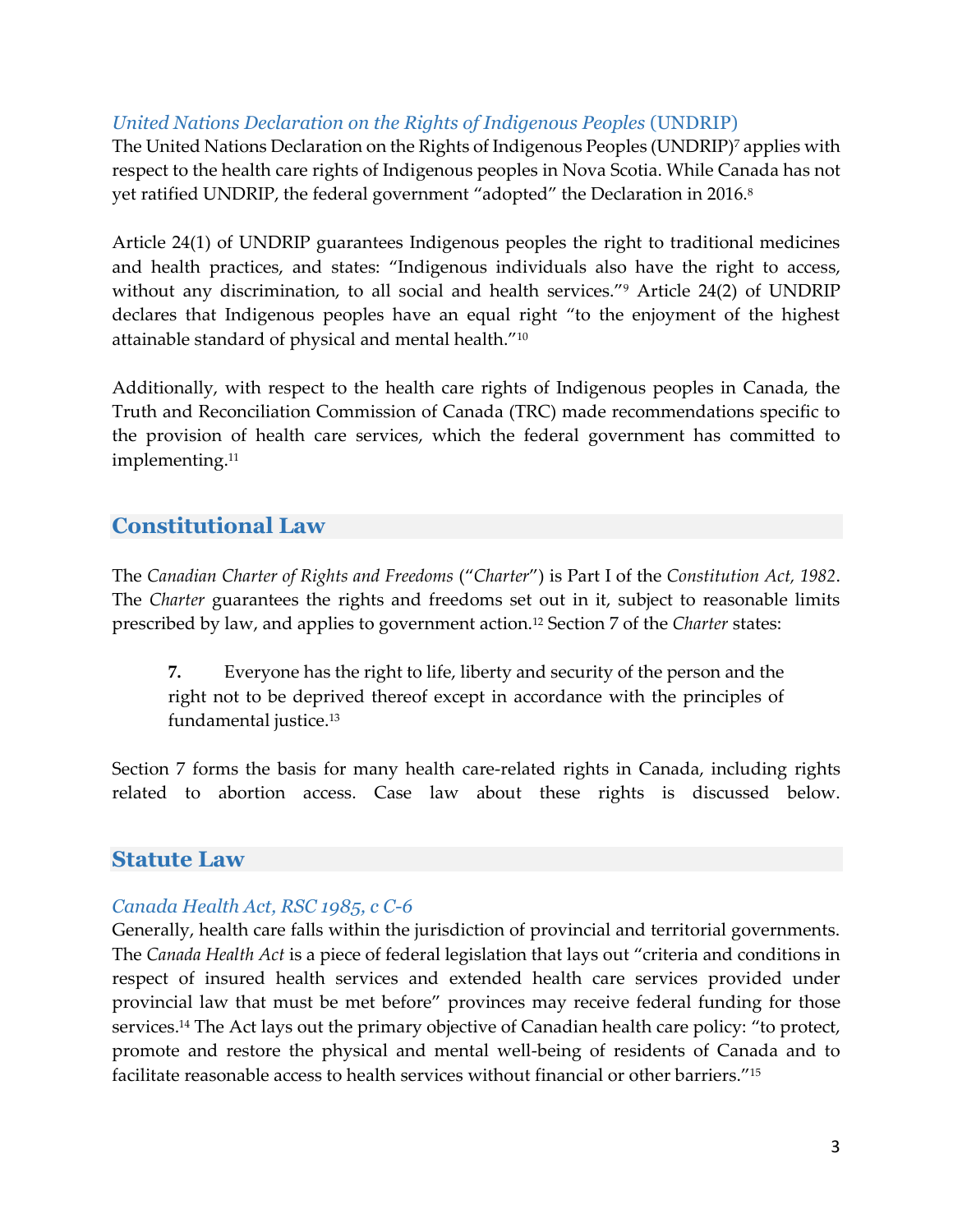While the federal government does not have the jurisdiction to enact abortion laws that apply nationwide,<sup>16</sup> it can set out the criteria and conditions that provinces must meet in order to receive funding for services, pursuant to the *Canada Health Act*. 17

Clinic 554 in Fredericton, New Brunswick provides a useful recent example of how the federal government may ensure provincial compliance with the *Canada Health Act*. Clinic 554 is a private abortion clinic,<sup>18</sup> and the only surgical abortion provider in the city of Fredericton. The only hospitals offering surgical abortion in New Brunswick are in Moncton and Bathurst. In October 2019, Clinic 554 announced it would have to shut down due to lack of funding, because a provincial regulation in New Brunswick precludes out-ofhospital abortions from being covered by Medicare. <sup>19</sup> Practically, that means that patients seeking surgical abortion at Clinic 554 were required to pay out of pocket, at a cost of between \$700 and \$850. The high cost of accessing care means that many are unable to pay for abortions at the clinic, and the lack of provincial funding for abortion services means that operating the clinic is unsustainable.

To address the inequality experienced by New Brunswickers, federal Health Minister Patty Hajdu wrote to the health minister of New Brunswick in 2019 "to signal that any patient charges for surgical abortions would be considered extra-billing and user charges under the Act, and would result in penalties." <sup>20</sup> Extra-billing is defined in section 18 of the *Canada Health Act* as a charge to an insured person for an insured service in addition to the amount paid by the provincial health care insurance plan. A user charge is defined under section 19 of the *Canada Health Act* as any charge for an insured health care service, other than extrabilling. That includes situations in which patients are charged a fee as a condition of receiving insured health care services, including abortion.

The *Canada Health Act Annual Report 2018-2019* identifies both extra-billing and user charges as "barrier[s] or impediment[s] for people seeking medical care, and [are] therefore also contrary to the accessibility criterion [in the Act]." <sup>21</sup> Where a province engages in extrabilling or user chargers, the *Canada Health Act* mandates that the federal government make a dollar-for-dollar deduction from the federal health transfer to the province that engaged in such activity, thus reducing the amount of funding that province receives to administer health care services.

In March / April 2020, the federal government did reduce transfer payments to New Brunswick by \$140,000, but reimbursed the amount to assist the province with its response to the COVID-19 pandemic.<sup>22</sup>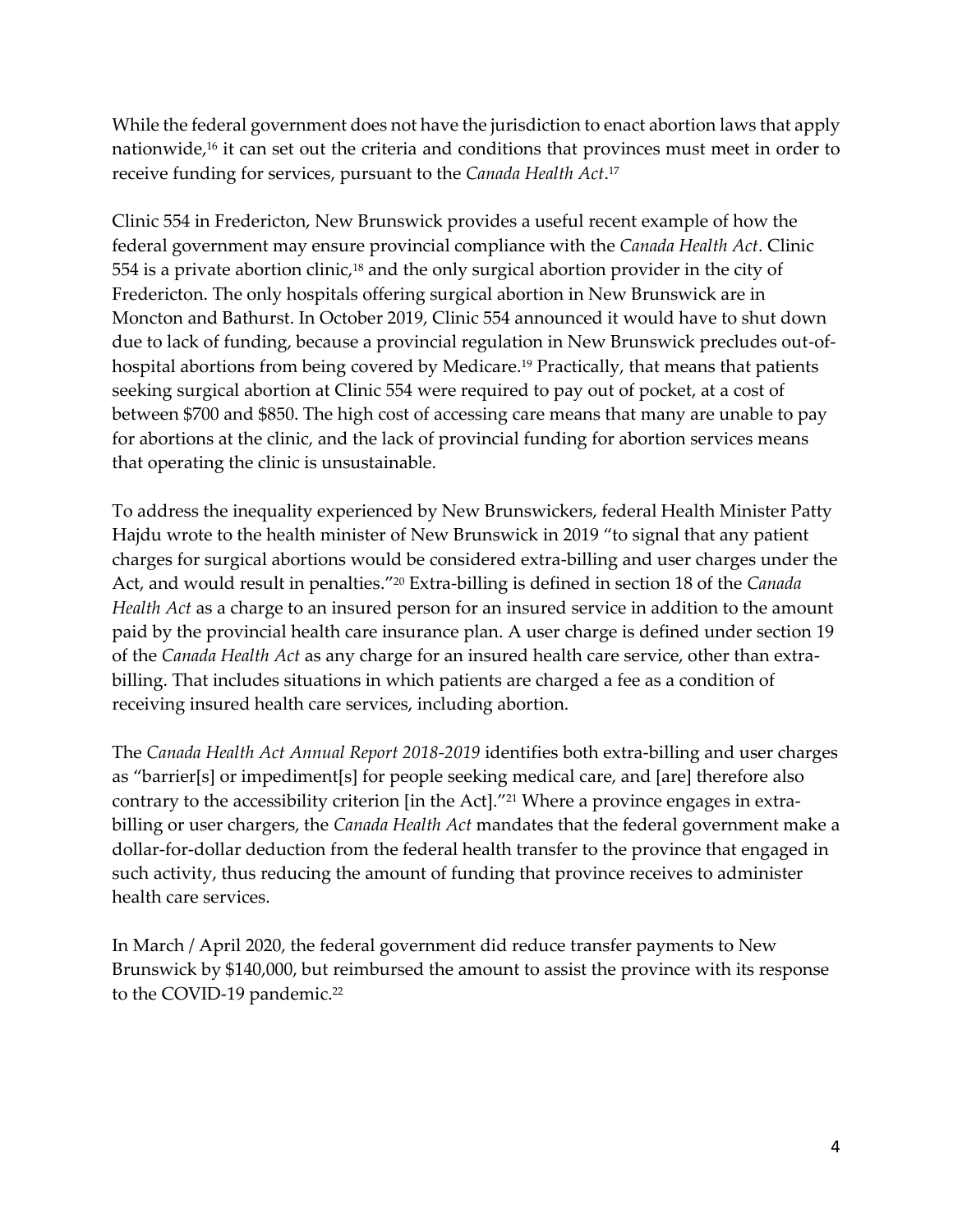#### <span id="page-7-0"></span>*Protecting Access to Reproductive Health Care Act*

Nova Scotia's *Protecting Access to Reproductive Health Care Act* was passed into law on March 10, 2020.<sup>23</sup> The Act establishes an "access zone" (or "bubble zone") which bans anti-abortion protests within a 50-metre radius of health care facilities. The law is designed to protect people seeking abortions or abortion-related counselling—as well as doctors and nurses providing those services—from intimidation.<sup>24</sup>

## <span id="page-7-1"></span>**Common Law**

#### **Canadian case law establishes the following health care-related rights applicable to abortion:**

- The right to liberty, which includes the right to make fundamental personal decisions pertaining to one's bodily integrity; 25
- The right to choose abortion, without approval from the potential father;<sup>26</sup>
- The right to make informed personal health care decisions (and, relatedly, the right to be free from subjection to medical treatment without informed consent);<sup>27</sup>
- The right to security of the person, which includes physical security of the person (including with respect to wait times and delay) and psychological security of the person;<sup>28</sup>
- The right to timely access to abortion services without state interference;<sup>29</sup>
- The right to life, when threat of death is apparent;<sup>30</sup> and
- The right of medical self-determination, which includes the right to make autonomous decisions about one's own medical treatment.<sup>31</sup>

#### <span id="page-7-2"></span>*R v Morgentaler,* [1988] 1 SCR 30, 1988 CanLII 90 (SCC)

In *R v Morgentaler,* a majority of the Supreme Court of Canada (SCC) held that the criminal prohibition on abortion in force at the time infringed section 7 of the *Charter*, and that the infringement was not justified under section 1. The law at the time prohibited all abortions, except therapeutic abortions performed in a hospital and authorized by therapeutic abortion committees.

The SCC decision includes four sets of reasons (three concurring sets of reasons, and one dissent). Five of the seven judges held that the law was unconstitutional. Writing for the majority, two of the justices, Dickson and Lamer, held that the criminal prohibition on abortion was unconstitutional because the delay involved in accessing the service violated the section 7 right to security of the person. The majority held that section 7 was violated by the threat to physical health and safety associated with the delay in accessing abortion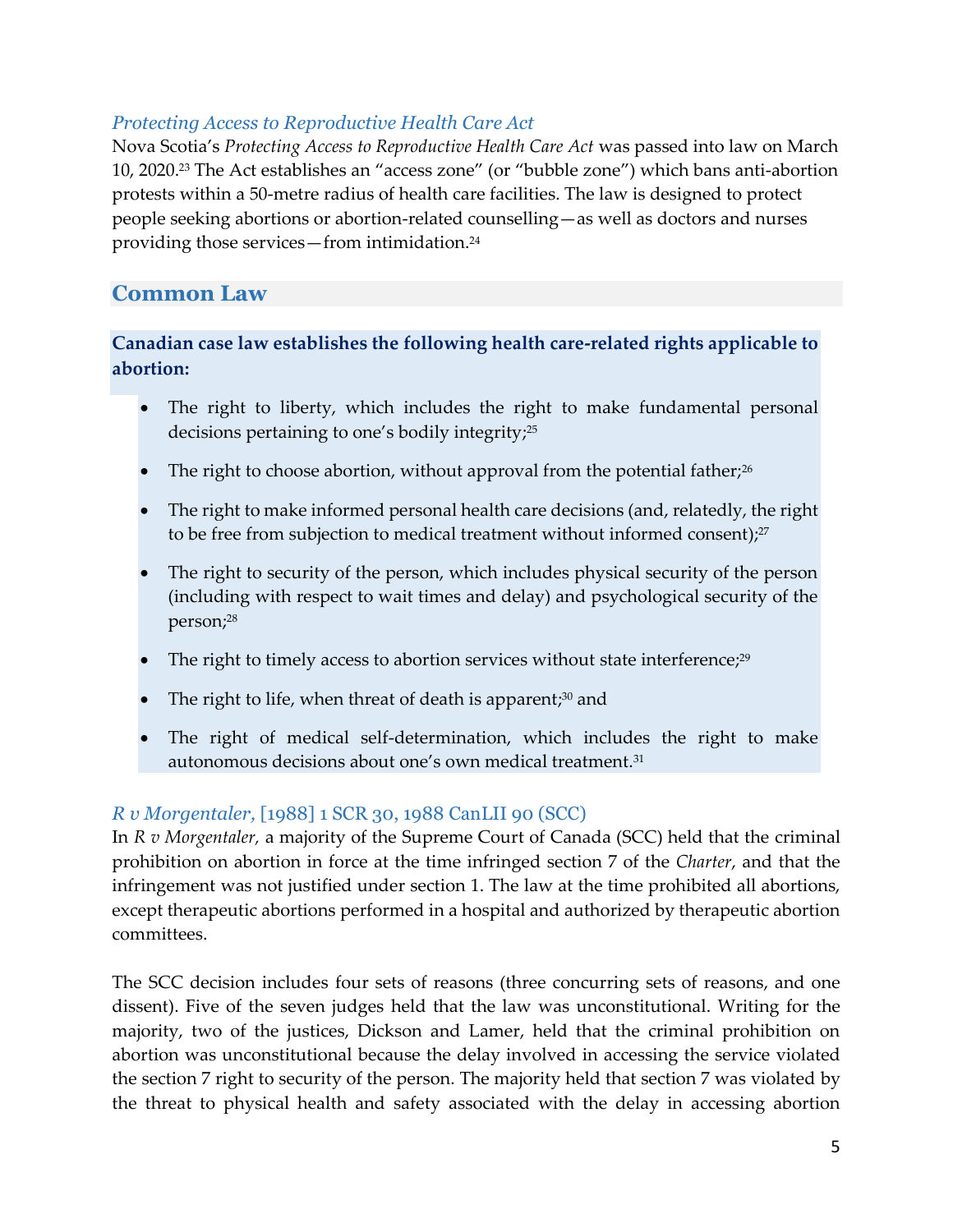services, as well as by the psychological toll of both the waiting period and the stigma associated with the criminal prohibition.

Beetz J (joined by Estey J) also held that section 7 was breached on the basis of security of the person, although he took a narrower view of "security of the person" than the majority, focusing purely on physical harms. Wilson J would have found that the criminal prohibition on abortion infringed security of the person, as well as the section 7 right to liberty, based on the loss of autonomy experienced by pregnant persons whose choices are constrained by the inability to access abortion services.

#### <span id="page-8-0"></span>*Tremblay v Daigle,* [1989] 2 SCR 530, 1989 CanLII 33 (SCC)

In *Tremblay v Daigle,* the SCC considered a case in which a woman sought an abortion, and her sexual partner sought and was granted an injunction to prevent the abortion. The Court held that the injunction must be set aside, on the basis that a potential father does not have a right to veto the decision of a person seeking an abortion and that a fetus is not a separate legal person.

#### <span id="page-8-1"></span>*R v Sullivan,* [1991] 1 SCR 489, 1991 CanLII 85 (SCC)

In 1986, two midwives in British Columbia were found guilty of criminal negligence in the death of a fetus after a stillbirth. They appealed to the British Columbia Court of Appeal (BCCA), which overturned their conviction on the basis that a fetus is not a legal person under the *Criminal Code.* The SCC upheld the decision of the BCCA in 1991. The decision stands for the principle that there are no independent "foetal rights" in Canadian law; the legal status of the mother and fetus are inextricable until the child is fully born.<sup>32</sup>

#### <span id="page-8-2"></span>*R v Morgentaler,* [1993] 3 SCR 463, 1993 CanLII 74 (SCC)

In this case, Dr. Morgentaler was challenging the Nova Scotia *Medical Services Act,* a piece of provincial legislation prohibiting certain medical services from being performed outside a hospital, including abortion. The SCC held that such restrictions on abortion are outside of provincial jurisdiction, on the basis that Nova Scotia's attempt to limit access to abortion services through restrictions on private clinics (and by imposing fines on those who contravened of the Act) was an unlawful attempt to create criminal law.

Although the Nova Scotia government claimed that the *Medical Services Act* was aimed at preserving access to health care by combatting privatization, the SCC considered external evidence of lawmakers' intentions to stop Dr. Henry Morgentaler from opening an abortion clinic in the province. The case represents an important limit on provincial power to restrict abortion services (although the authors of this framework take the position that abortion should not be conceptualized as a matter of criminal law).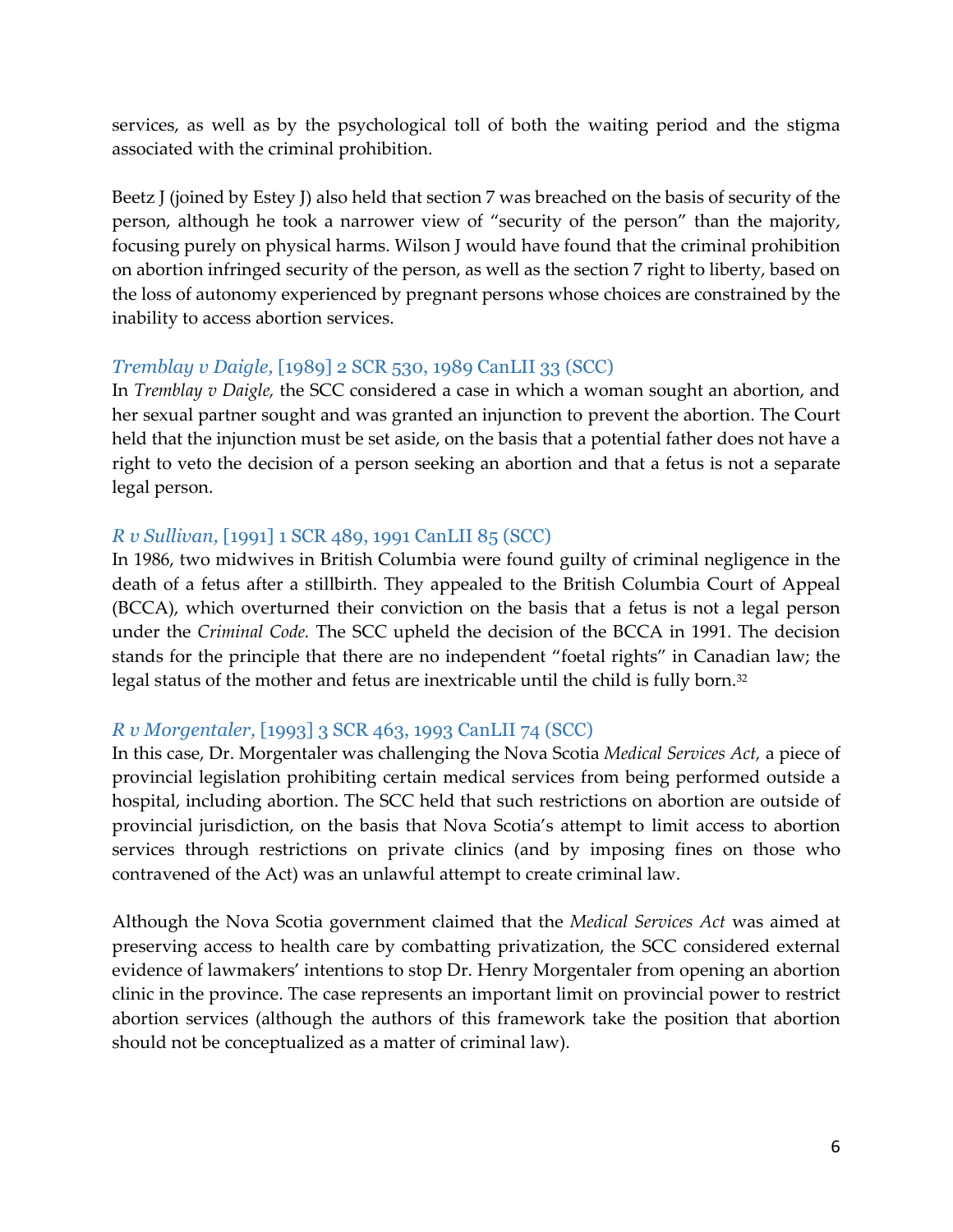<span id="page-9-0"></span>*Chaoulli v Quebec (Attorney General),* [2005] 1 SCR 791, 2005 SCC 35 (CanLII) In *Chaoulli v Quebec,* a patient in Quebec who waited over a year for a surgery claimed that his section 7 right to security of the person had been violated by the delay, and that the ban on private insurance in Quebec's health care laws had impeded his access to alternative forms of care in the private sector. His doctor, Chaoulli, claimed that the ban and the restrictions on doctors who choose to leave the public system were discriminatory under the Quebec *Charter of Human Rights and Freedoms*.

A majority of the SCC held that the ban on private insurance for publicly-insured health care services violated the Quebec *Charter.* McLachlin CJ, Major J, and Bastarache also held that the prohibition on private insurance was a violation of section 7 and was not justified under section 1 of the Canadian *Charter*. Binnie J, Lebel J and Fish J, in dissent, disagreed. Deschamps J declined to decide the issue with respect to the Canadian *Charter*. Nonetheless, *Chaoulli* has been interpreted in the years since to stand for the principle that the Canadian *Charter* section 7 right to security of the person may be endangered by unreasonable delays in the provision of medical care. The concurring justices held that "Canadian jurisprudence shows support for interpreting the right to security of the person generously in relation to delays."<sup>33</sup>

#### <span id="page-9-1"></span>*Carter v Canada (Attorney General),* [2015] 1 SCR 331, 2015 SCC 5 (CanLII)

In *Carter,* the SCC held that the criminal prohibition on medical assistance in dying was unconstitutional, on the basis that it unjustifiably infringed section 7 of the *Charter*. The SCC affirmed that the section 7 liberty interest "is engaged 'where state compulsions or prohibitions affect important and fundamental life choices.'"<sup>34</sup>

With respect to access to health care services, the Court held that the right to life is engaged where a law or state action imposes death or an increased risk of death on a person, either directly or indirectly. It also confirmed that Canadian law protects patient autonomy in medical decision making, including the right of medical self-determination.<sup>35</sup>

#### <span id="page-9-2"></span>*Christian Medical and Dental Society of Canada v College of Physicians and Surgeons of Ontario,* 2019 ONCA 393

In this case, the Ontario Court of Appeal (ONCA) upheld the College of Physicians and Surgeons of Ontario's "effective referral" policy, which requires physicians with a religious objection to a medical procedure (like abortion, gender confirmation surgery, or medical assistance in dying) to refer the patient to another doctor or medical professional in order to facilitate the patient's access to their chosen care. The Court explained that simply handing a patient a brochure, a phone number, or a website address is not an adequate substitution for a referral. In its decision, the Court emphasized that physicians, as members of a regulated and publicly-funded profession, are subject to requirements that focus on the public interest, rather than simply their own interests.<sup>36</sup>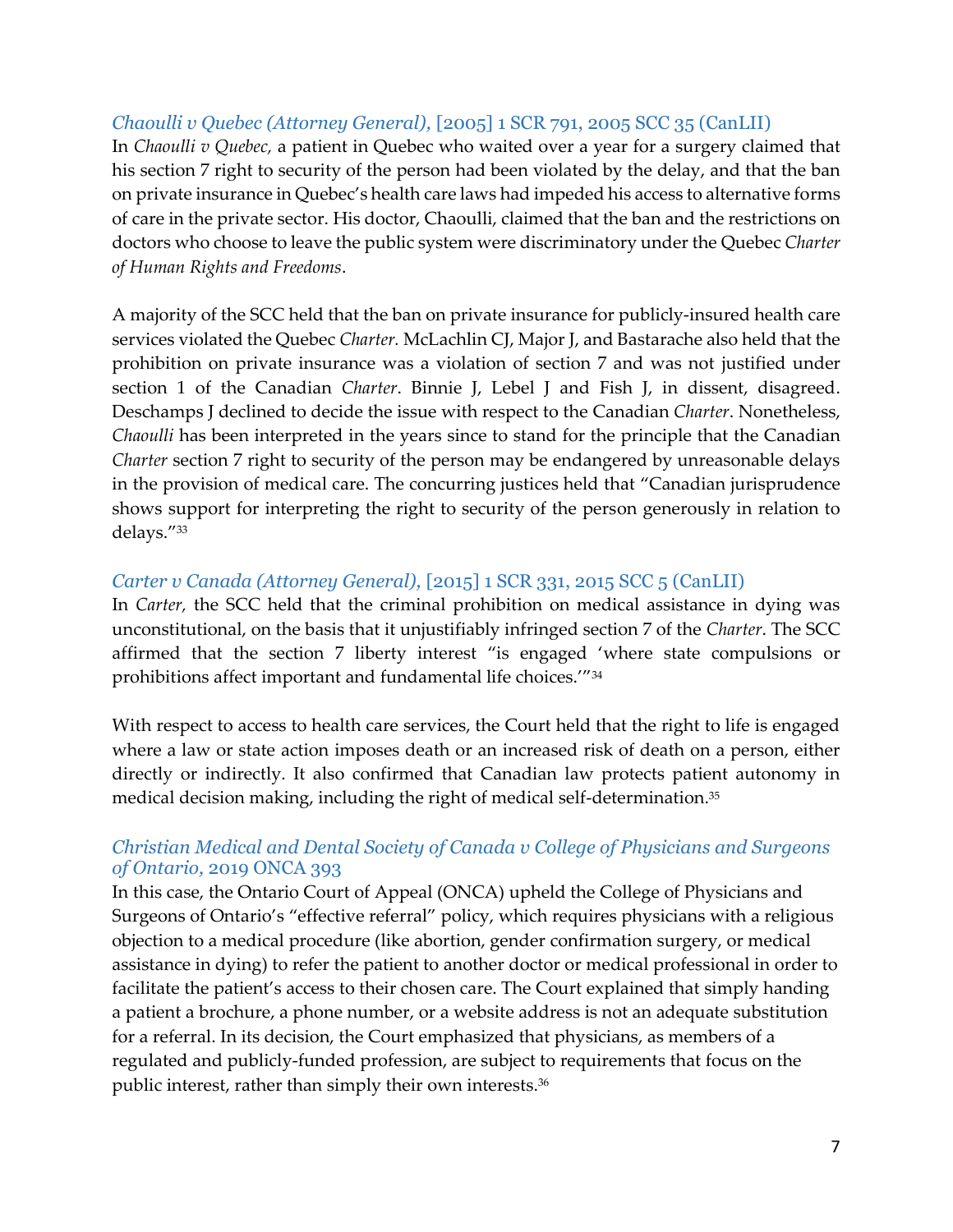## <span id="page-10-0"></span>**ABORTION POLICIES & PRACTICE IN NOVA SCOTIA**

**Medical abortion** is a type of abortion that is induced by taking prescribed medication in the early weeks of pregnancy. Medical abortions allow patients to end their pregnancies without surgery or hospitalization.

**Surgical abortion** is a type of abortion performed by a doctor inside a medical facility such as a hospital. Surgical abortions are available beyond the early weeks of pregnancy.

The following [table](https://811.novascotia.ca/health_topics/medical-abortion/) from 811. NovaScotia.ca provides a helpful reference on the differences between medication and surgical abortion:

## What are the differences between medical and surgical abortions?

|                      | <b>Medical abortion</b>                                                                                                                                                                                                                                                                                                                                                                                                                                                | <b>Surgical abortion</b>                                                                                                                                                                                                                                                                                                                  |
|----------------------|------------------------------------------------------------------------------------------------------------------------------------------------------------------------------------------------------------------------------------------------------------------------------------------------------------------------------------------------------------------------------------------------------------------------------------------------------------------------|-------------------------------------------------------------------------------------------------------------------------------------------------------------------------------------------------------------------------------------------------------------------------------------------------------------------------------------------|
| <b>How it works</b>  | • You take two medications. The pregnancy will end and the<br>uterus will push out the tissue (like a miscarriage).<br>• The first pill stops the pregnancy. The second pills are taken<br>24-48 hours (1-2 days) later, at a convenient time for you.                                                                                                                                                                                                                 | • A doctor will gently open your cervix (the opening to the uterus<br>or womb) with dilators that gradually get bigger.<br>• A cannula (straw-like tube) is inserted through the cervix into the<br>uterus.<br>Suction (like a vacuum) is used to remove the pregnancy from the<br>uterus.<br>• The procedure usually takes 3-10 minutes. |
| <b>Advantages</b>    | • High success rate $(95-98\%)$ .<br>• The pregnancy is expelled (pushed out of the body) within 24<br>hours of using misoprostol in 90% of women.<br>• It is more private, since it is done at home.<br>• You can choose to have someone with you for support.<br>• Can be used very early in pregnancy.<br>• Similar to a natural miscarriage or a heavy menstrual period.                                                                                           | • Very low risk of continuing pregnancy (less than 1 in 100).<br>• High success rate (about 99%).<br>Only needs one clinic visit.<br>• Procedure is finished within minutes.<br>Sedation can be used if you wish.<br>• Can be used early or later in pregnancy.                                                                           |
| <b>Disadvantages</b> | • Uterine cramping may be very painful.<br>• About 2-5% of women will need a uterine aspiration<br>procedure (D&C) after medical abortion.<br>• Bleeding after medical abortion may last longer than after<br>uterine aspiration.<br>• You may see blood clots and pregnancy tissue.<br>• Needs 2 clinic visits.<br>• You may not know if the abortion was successful until the<br>follow-up appointment 1-2 weeks later.<br>• Risk of continued pregnancy is 1 in 20. | • Medical instruments enter the uterus.<br>• May feel less private.<br>• You can't have someone with you for support, as partners and<br>loved ones are not allowed in the clinic.                                                                                                                                                        |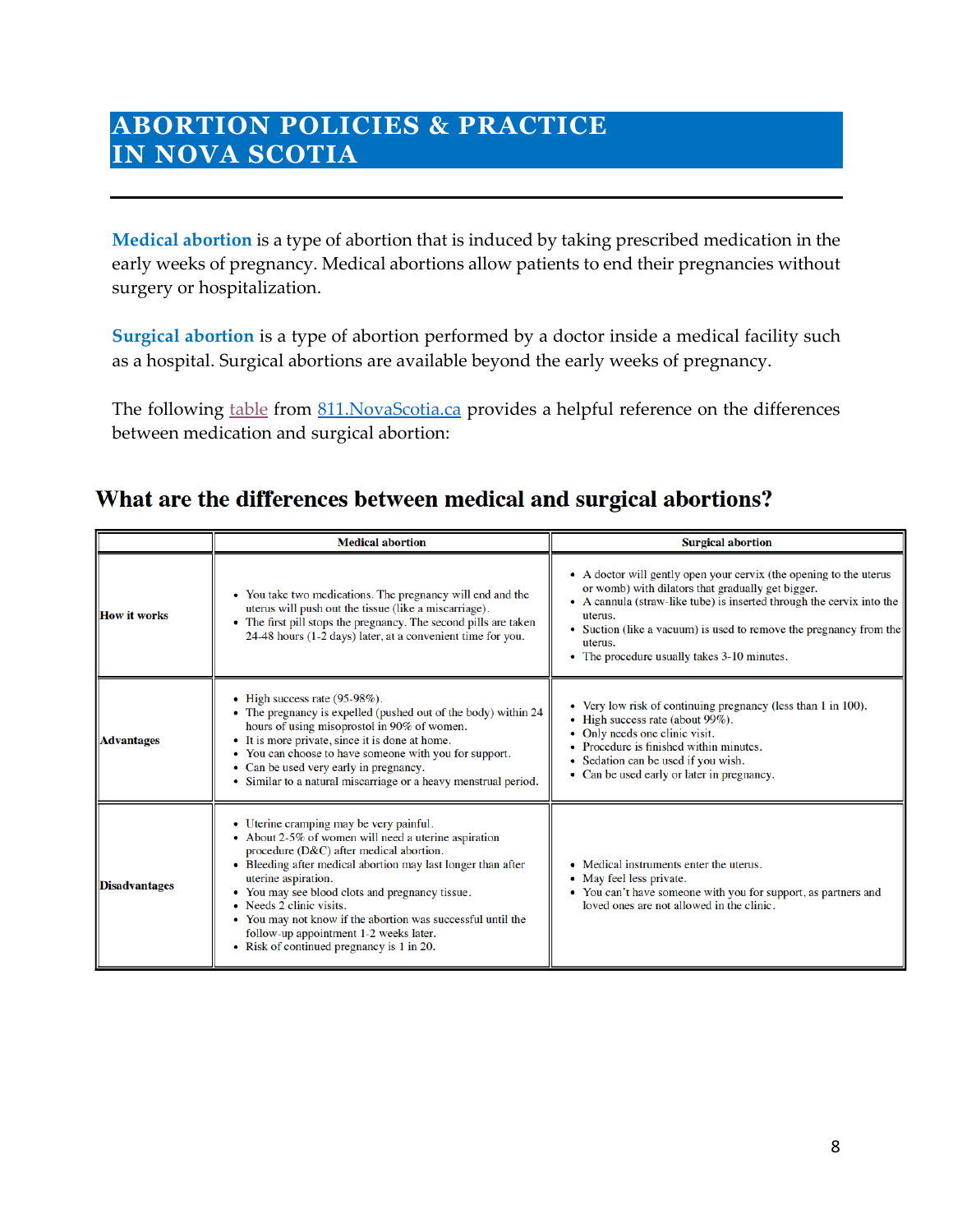## <span id="page-11-0"></span>**Preliminary Procedures**

Subject to normal considerations of capacity to consent, there is no minimum age requirement to access abortion services, and parental consent is not required.

Nova Scotians can **self-refer** for an abortion, meaning that patients do not require a physician referral to schedule an abortion. The Nova Scotia Health Authority operates a toll-free line (**1-833-352-0719**) that helps people seeking to terminate a pregnancy access information, arrange testing, and set up an appointment for either a medical or surgical abortion. The Women's Choice Clinic in Halifax (located at the QEII hospital) offers both surgical and medical abortions and can refer patients to a province-wide network of health professionals who prescribe Mifegymiso. (Family physicians, community Obstetrician/Gynecologists and other health care professionals can still prescribe Mifegymiso, even if they are not part of the referral network.)37,38 Alternatively, patients may obtain a referral from their family physician.<sup>39</sup>

Patients seeking abortions in the province must undergo blood testing to confirm the existence and stage of the pregnancy and the patient's blood type, and may be required to undergo ultrasound testing to date the pregnancy and to ensure that the pregnancy is not ectopic (occurring outside of the uterus). <sup>40</sup> Health Canada does not require that an ultrasound be performed before Mifegymiso is prescribed.<sup>41</sup> However, most prescribers will prefer to see ultrasound results before prescribing (in order to date the pregnancy and confirm that it is not ectopic). Dating ultrasounds for abortion take about 10 minutes if done after six weeks. Certain of our reviewers advised that dating ultrasounds performed before six weeks take about 30 minutes and may require extra resources.

The Women's Choice Clinic can book six ultrasound appointments per day at the Victoria General Hospital. Every ultrasound department in Nova Scotia can provide dating ultrasounds for people seeking abortions; within the Central Zone, the Women's Choice Clinic refers people seeking abortions to the Victoria General Hospital, the Dartmouth General, the Cobequid Community Health Centre, and Hants Community Hospital. People who are seeking abortion services in urgent situations can sometimes be seen within a day or two; however, the average wait time for an ultrasound is one week. 42

### <span id="page-11-1"></span>**Need for Effective Referral in Case of Conscientious Objection**

The Nova Scotia College of Physicians and Surgeons does not have a policy that specifically deals with physician objection to abortion, but its "Professional Standard [Regarding Medical Assistance in Dying](https://cpsns.ns.ca/wp-content/uploads/2016/06/Medical-Assistance-in-Dying-Standard.pdf)" provides that physicians who are unable to participate in medical assistance in dying (whether due to lack of expertise, lack of availability, or "for reasons of conscience") "**must complete an effective transfer of**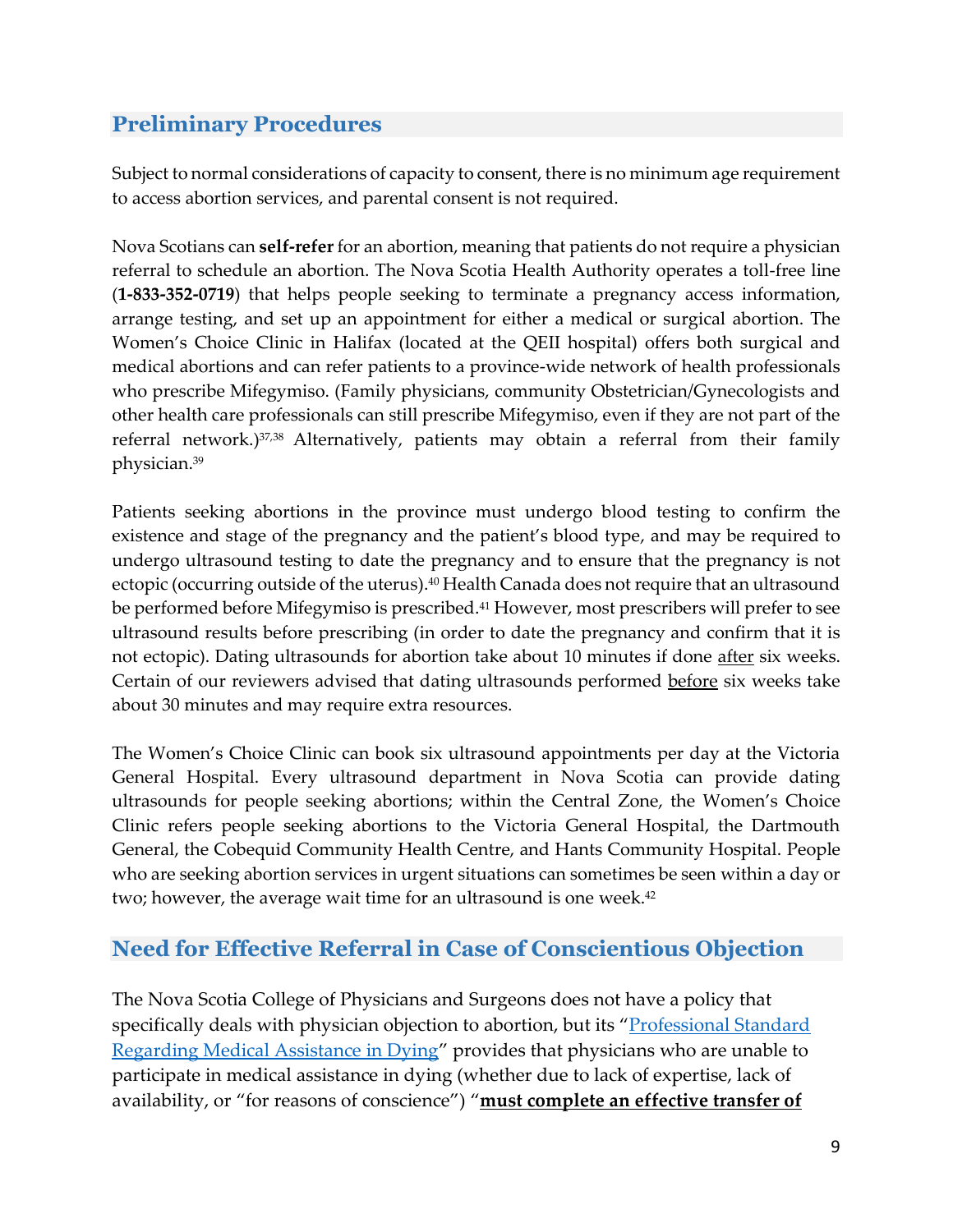**care**" in accordance with the College's "[Professional Standards Regarding Transfer of](https://cpsns.ns.ca/wp-content/uploads/2017/10/Transfer-of-Care.pdf)  [Care](https://cpsns.ns.ca/wp-content/uploads/2017/10/Transfer-of-Care.pdf)".

These policies indicate that when a physician in Nova Scotia is unwilling to participate in abortion-related health services, that physician must make an effective transfer of the patient's care to another physician who is capable of providing the services sought by the patient. This approach is also consistent with the ONCA decision in *Christian Medical*, discussed above.

Legislation like Alberta's Bill 207, the *Conscience Rights Protection Act* (which was introduced by a United Conservative Party MLA in 2019 but ultimately voted down in committee),<sup>43</sup> which seeks to prioritize the conscientious objection of health care providers over patient rights to access care, is likely to be struck down as unconstitutional if challenged in court.

## <span id="page-12-0"></span>**Medical Abortion: Policies & Requirements**

Medical abortion is available in Nova Scotia to people who are **9 weeks (63 days) or less** pregnant with an intra-uterine pregnancy, counting from the first day of the person's last normal menstrual period.<sup>44</sup>

The standard medical abortion pills are often referred to collectively by their trade name in Canada, Mifegymiso. The standard medical abortion regimen in Canada contains two medications: mifepristone (1 tablet) and misoprostol (4 tablets). Mifepristone destabilizes the lining of the uterus and ends the pregnancy; misoprostol causes cervical ripening and uterine contractions.

If, following the blood and ultrasound testing (ultrasound testing is not mandatory but may be advisable), <sup>45</sup> it is confirmed that a patient is less than 9 weeks pregnant (and the pregnancy is not ectopic), the patient must meet with a health care provider to discuss the procedure.<sup>46</sup> The health care provider is typically a nurse, who reviews the patient's history and provides the patient with information related to the procedure or the medications. This discussion is often called a counselling session or consultation.

Immediately following, the patient will meet with a doctor or nurse practitioner, who will take the patient's medical history and give them a prescription for Mifegymiso, if appropriate and elected by the patient. The prescription for Mifegymiso can be filled at a pharmacy. All pharmacies in Nova Scotia can stock Mifegymiso. Health Canada's [Guideline on prescribing](http://www.healthycanadians.gc.ca/recall-alert-rappel-avis/hc-sc/2017/65034a-eng.php)  [and dispensing Mifegymiso](http://www.healthycanadians.gc.ca/recall-alert-rappel-avis/hc-sc/2017/65034a-eng.php) states that Mifegymiso may be dispensed directly to patients "by a pharmacist or a prescribing health professional."<sup>47</sup> In Nova Scotia, "prescribing health professional" has been interpreted to include nurse practitioners.<sup>48</sup>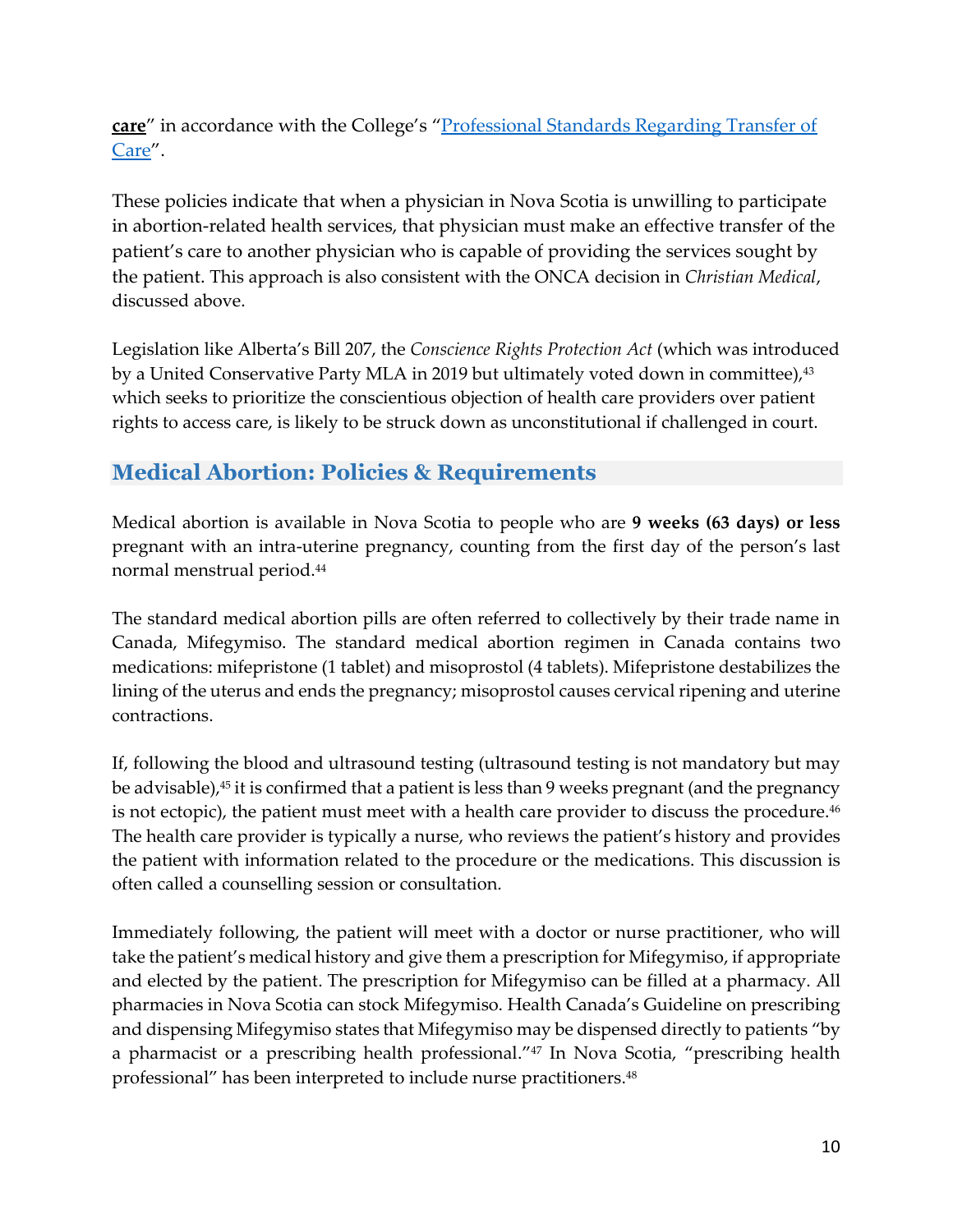One to two weeks after taking Mifegymiso, patients must obtain a blood test to ensure that the pregnancy has been interrupted and completely evacuated. <sup>49</sup> Individuals seeking medical abortions must be able to follow through with the whole process, including appointments, calls and lab tests, and must be able to access the emergency room in case of emergency.<sup>50</sup> The process is irreversible once the first pill (mifepristone) is taken. Patients seeking medical abortion must take the second pill after taking the first or obtain surgical intervention. 51 Individuals seeking medical abortions must be willing and able to have a surgical abortion in the event that the medication is not effective. 52

No person in Canada can legally sell a prescription drug, including Mifegymiso, to a member of the general public, unless they are licensed by a province to dispense prescription drugs.<sup>53</sup> Persons who are licensed to dispense drugs must meet the provincial practice requirements.<sup>54</sup> Some advocates have raised concerns that this restriction may limit Indigenous patients' access to traditional abortive medicines.

In Nova Scotia, all health practitioners dispensing drugs are required to provide in-person consultations to patients before the first fill of each prescription.<sup>55</sup> This means that it is unlikely that any individual in Nova Scotia would be able to legally order Mifegymiso online. However, the legislative requirement is relaxed where it is not "practicable" for a patient to have in-person consultations, meaning that in some situations it may be possible for the consultation requirement to be met over the phone or online.<sup>56</sup>

Neither the applicable legislation nor the Nova Scotia College of Pharmacists (the regulatory body for pharmacists) require that all pharmacies carry and dispense Mifegymiso. However, the Nova Scotia College of Pharmacists policy document, "Practice Guidance: Dispensing Mifegymiso,"<sup>57</sup> outlines the importance of enabling access to the drug. It guides pharmacists to collaborate with physicians to ensure that care "is patient-centered, does not create unnecessary barriers to access, and provides appropriate safeguards for patient safety."<sup>58</sup> The document also guides pharmacies to have a plan in place that protects patients' rights to access health services, including Mifegymiso, "while also upholding individual providers' rights to conscientious objection."59,60

### <span id="page-13-0"></span>**Surgical Abortion: Policies & Requirements**

Surgical abortion services are available in Nova Scotia for people seeking elective abortions whose pregnancies are **up to 15 weeks and 6 days** from the first day of their last menstrual period.<sup>61</sup> Surgical abortions occur in Nova Scotia at any gestational age where there is a health risk to the fetus or to the individual carrying the fetus. 62,63

Surgical termination of pregnancy is currently provided in Nova Scotia at: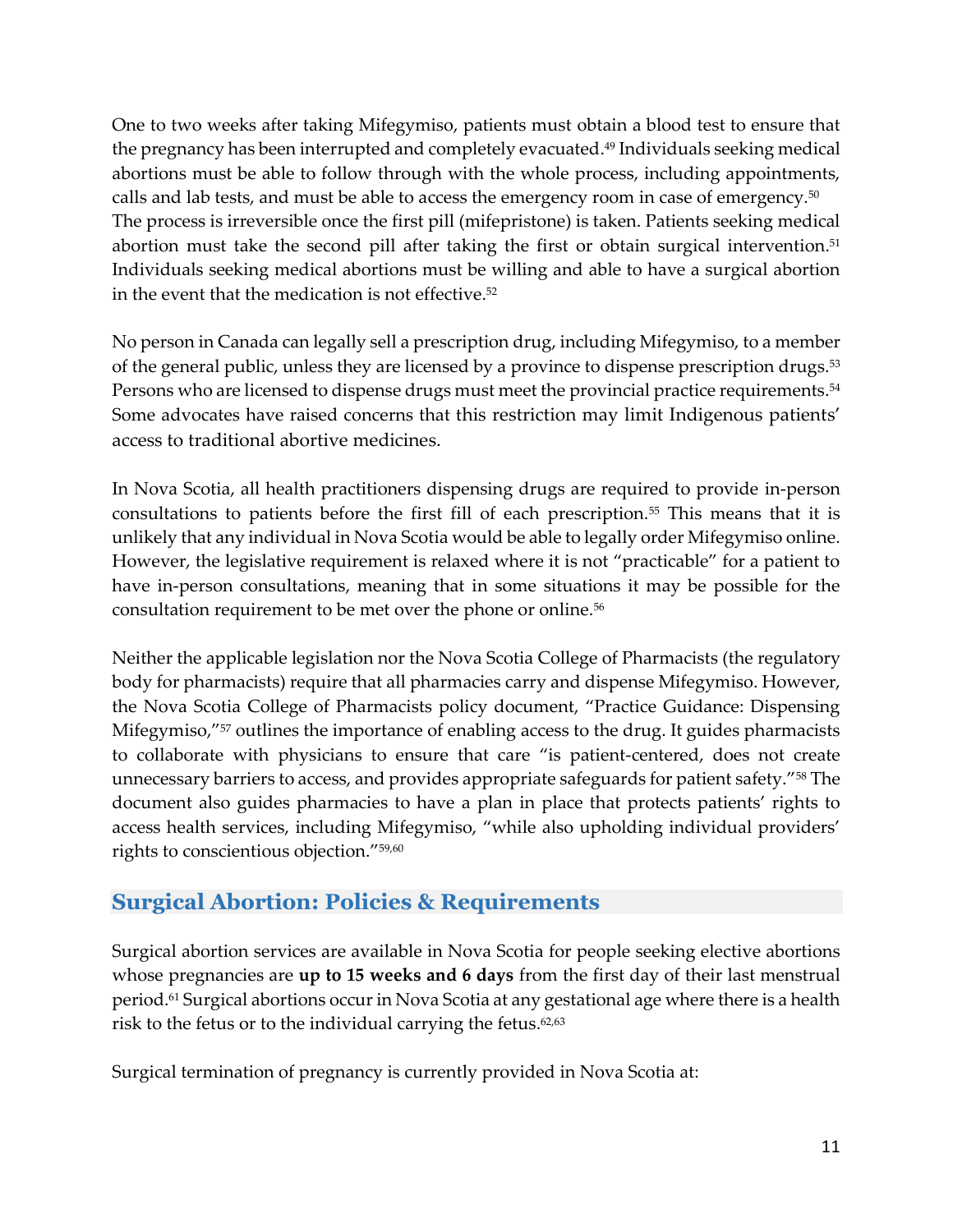- the Queen Elizabeth II Health Sciences Centre (QEII) in Halifax (where the Nova Scotia Women's Choice Clinic is located);<sup>64</sup>
- the South Shore Regional Hospital in Bridgewater;
- the Valley Regional Hospital in Kentville; and
- the Colchester East Hants Health Centre in Truro.

At this time, surgical abortion is not provided anywhere in Cape Breton.<sup>65</sup> Most abortions in the province are performed at the Nova Scotia Women's Choice Clinic, in the QEII.<sup>66</sup> There are no private, free-standing clinics in Nova Scotia that provide surgical abortions.<sup>67</sup>

As with most surgeries, patients undergoing surgical abortion must have a support person with them to sign them out, and to take them home from the appointment.<sup>68</sup> If a patient does not have someone with them, their appointment will be rescheduled.<sup>69</sup> However, support persons are not allowed in the clinic area.<sup>70</sup>

Surgical abortions are medical procedures in which a doctor uses suction to remove pregnancy tissue. If a pregnancy is between 13 weeks and 15 weeks and 6 days, the patient will be given a medication called misoprostol before the procedure, to soften the cervix and make dilation easier.<sup>71,72</sup> The physician will use a loop-shaped tool with a long handle called a "curette" to remove remaining tissue from the walls of the uterus. The procedures are very brief, usually taking 3-10 minutes.

Patients undergoing surgical abortion have the option of conscious sedation during the procedure, similar to the type of sedation one may experience at the dentist. This is optional, and available at the patient's request.<sup>73</sup>

Following the procedure, the Nova Scotia Health Authority (NSHA) recommends that patients visit their family doctor 2 weeks after the procedure, for a check-up. Patients have the option (but are not required) to speak with an NSHA Counsellor to discuss their mental and emotional health following the procedure. This counselling service is free and may be accessed via telephone at 902-472-4078.74,75,76

### <span id="page-14-0"></span>**Abortion as an "Essential Health Service"**

Abortion is designated an "essential health service" in Nova Scotia.

In March 2020, hospitals and clinics across Canada cancelled or postponed most elective surgeries in order to best respond to the COVID-19 pandemic. Importantly, <u>no</u> provinces or territories limited access to abortion services in response to the pandemic, including Nova Scotia.<sup>77</sup> Brendan Elliott, a spokesperson for the Halifax Infirmary, stated: "The Women's Choice Clinic remains open as an essential service to provide surgical and medical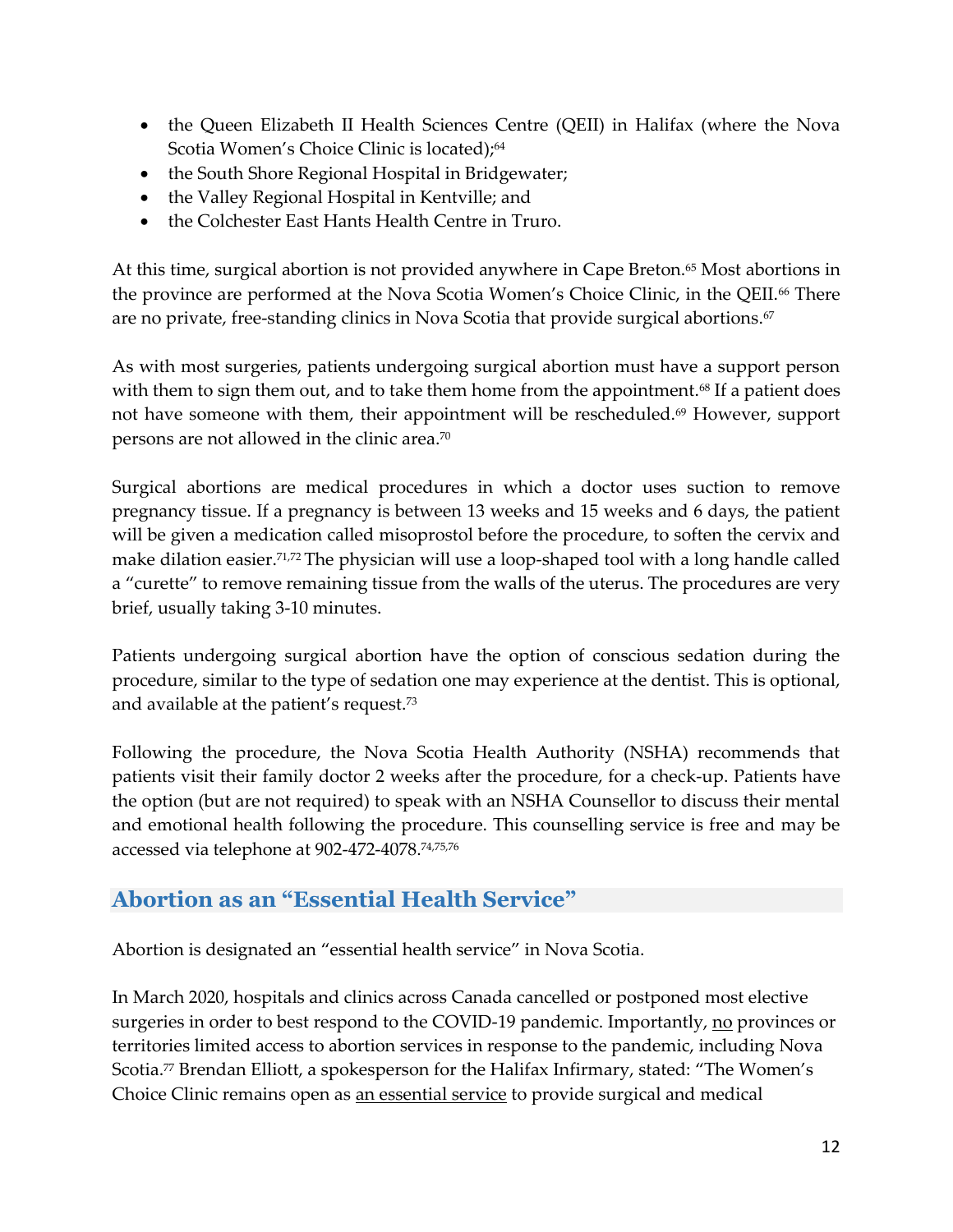abortions."<sup>78</sup> Both the Women's Choice Clinic and the provincial helpline continued to operate during this time.<sup>79</sup>

As of April 2020 there has been no action by any government or health authority in Canada to limit access to abortion services in response to the COVID-19 pandemic, although there have been reported shortages of Mifegymiso caused by supply chain issues (the drug is produced in Europe, which has been particularly affected by the pandemic). $^{\text{80}}$ Canada's categorization of abortion as an essential health service is consistent with guidance released by the World Health Organization (WHO), which states: "Women's choices and rights to sexual and reproductive health care should be respected irrespective of COVID-19 status, including access to contraception and safe abortion to the full extent of the law."<sup>81</sup> In other words, the WHO has directed that pregnant people should not be denied access to abortion or other reproductive or contraceptive health services, even if they test positive for COVID-19.

## <span id="page-15-0"></span>**Abortion as an Insured Health Service**

In order to comply with the *Canada Health Act* (and, thus, receive funding from the federal government for health services), provinces and territories must provide universal coverage for all insured persons for all "medically necessary" hospital and physician services.

Abortion services are insured in all provinces and territories.<sup>82</sup>

#### <span id="page-15-1"></span>*Provincial funding for Mifegymiso*

Mifegymiso is available by prescription at pharmacies in Nova Scotia. The drug cost (\$350) is covered by the province; it is free for anyone with a Nova Scotia health card, with a prescription, and has been since November 1, 2017. 83

If a Nova Scotia resident seeks a medical abortion in another province (for example, because they are in another province studying), Nova Scotia will still provide coverage for the cost of the medical abortion.<sup>84</sup>

Patients must bring their health cards to appointments with any medical service providers, including abortion care providers.<sup>85</sup>

#### <span id="page-15-2"></span>*Provincial coverage for surgical abortion*

The provincial health plan covers the cost of abortions performed at hospitals in Nova Scotia for all individuals registered with MSI (Medical Services Insurance) in the province.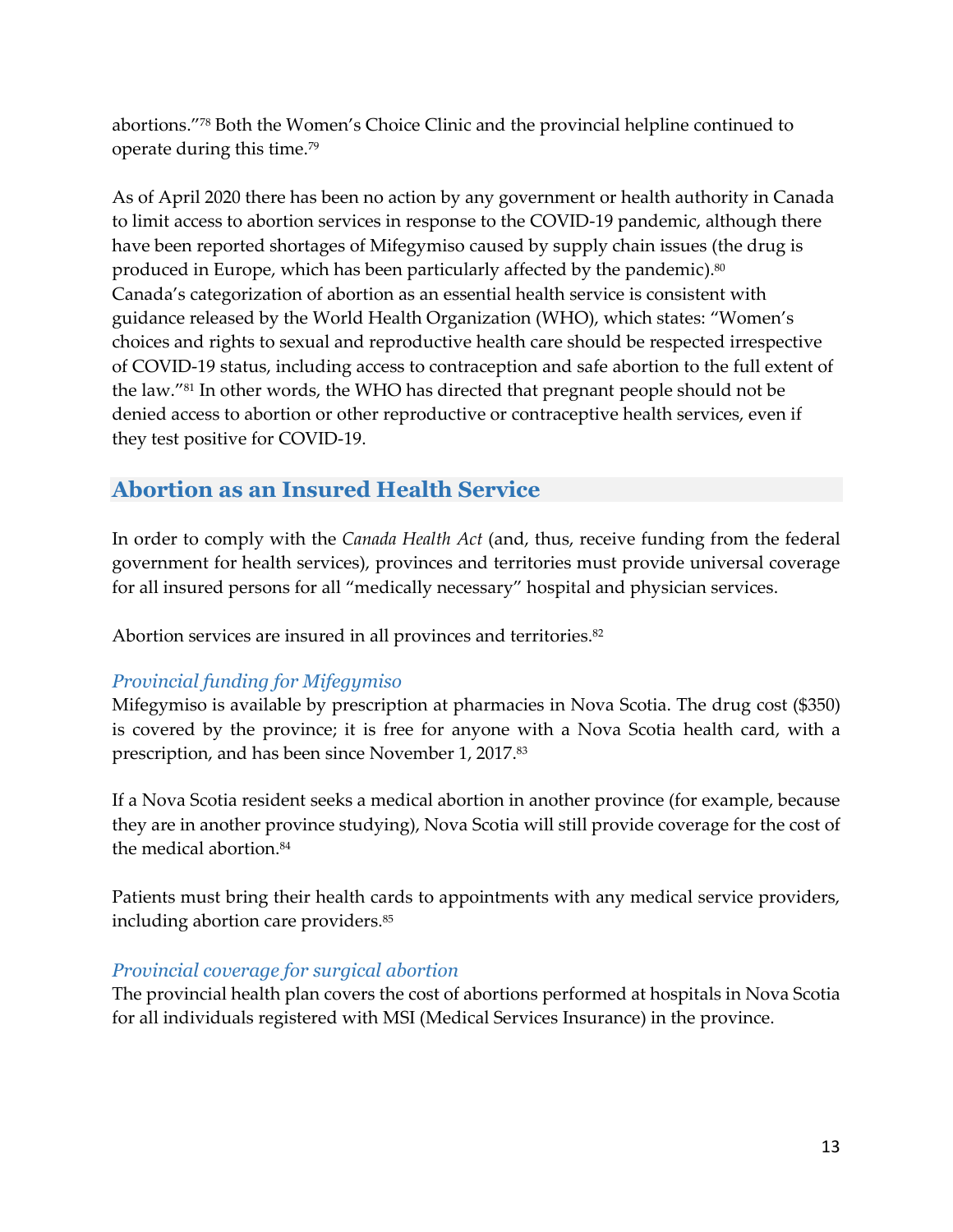To be eligible for MSI benefits, a patient must be either a Canadian citizen or Permanent Resident or a resident who makes their permanent home in Nova Scotia; must be present in the province 183 days of every calendar year; and must be registered with MSI.<sup>86</sup>

Tourists and visitors to the province are not eligible for provincial health coverage. Students from other provinces may access abortion services, but coverage will be provided through their home province's health plan.<sup>87</sup> Abortion is covered by the Interim Federal Health Program (IFHP) under "Basic Coverage" for protected persons, including resettled refugees, refugee claimants, and other persons who are eligible for the IFHP.<sup>88</sup>

There is no provincial coverage provided for travel expenses, accommodation and child care costs incurred in the course of accessing abortion services.

#### <span id="page-16-0"></span>*Federal coverage for abortion services*

The Non-Insured Health Benefits (NIHB) Program, administered by the Department of Indigenous Services Canada, provides registered First Nations and recognized Inuit people seeking abortion services with coverage for transportation and accommodations. Those seeking coverage under this program will be required to provide proof of an appointment.<sup>89</sup> The NIHB primarily refers Indigenous peoples to mainstream service providers for abortion. The NIHB also covers the cost of Mifegymiso. $\rm ^{90}$ 

#### <span id="page-16-1"></span>*MSI Billing Codes*

Physician billing codes in Nova Scotia are publicly available online in the MSI Physician's [Manual,](http://msi.medavie.bluecross.ca/wp-content/uploads/sites/3/2015/07/PhysicianManual.pdf) on the MSI website.

The billing code for **Medical Abortion** has been effective since May 17, 2018. It is **03.03V**. 91,92 Follow-up visits for medical abortion are billed as regular office visits.

The billing codes commonly used for **Surgical Abortion** are **87.1** (Vacuum Aspiration for Termination of Pregnancy) and **87.21** (Dilation and Curettage for Termination of Pregnancy).

Some patients may require subsequent aspiration or dilation and curettage **following an abortion procedure**. The billing code for Dilation and Curettage Following Delivery or Abortion is **81.01**, and the code for Aspiration Curettage Following Delivery or Abortion is **81.61.**93,94

The Nova Scotia Pharmacare codes for Mifegymiso for use by dispensing pharmacists are also available publicly online in <u>Nova Scotia [Pharmacare Programs: Pharmacists' Guide](https://novascotia.ca/dhw/pharmacare/documents/Pharmacare-Pharmacists-Guide.pdf)</u>.<sup>95</sup>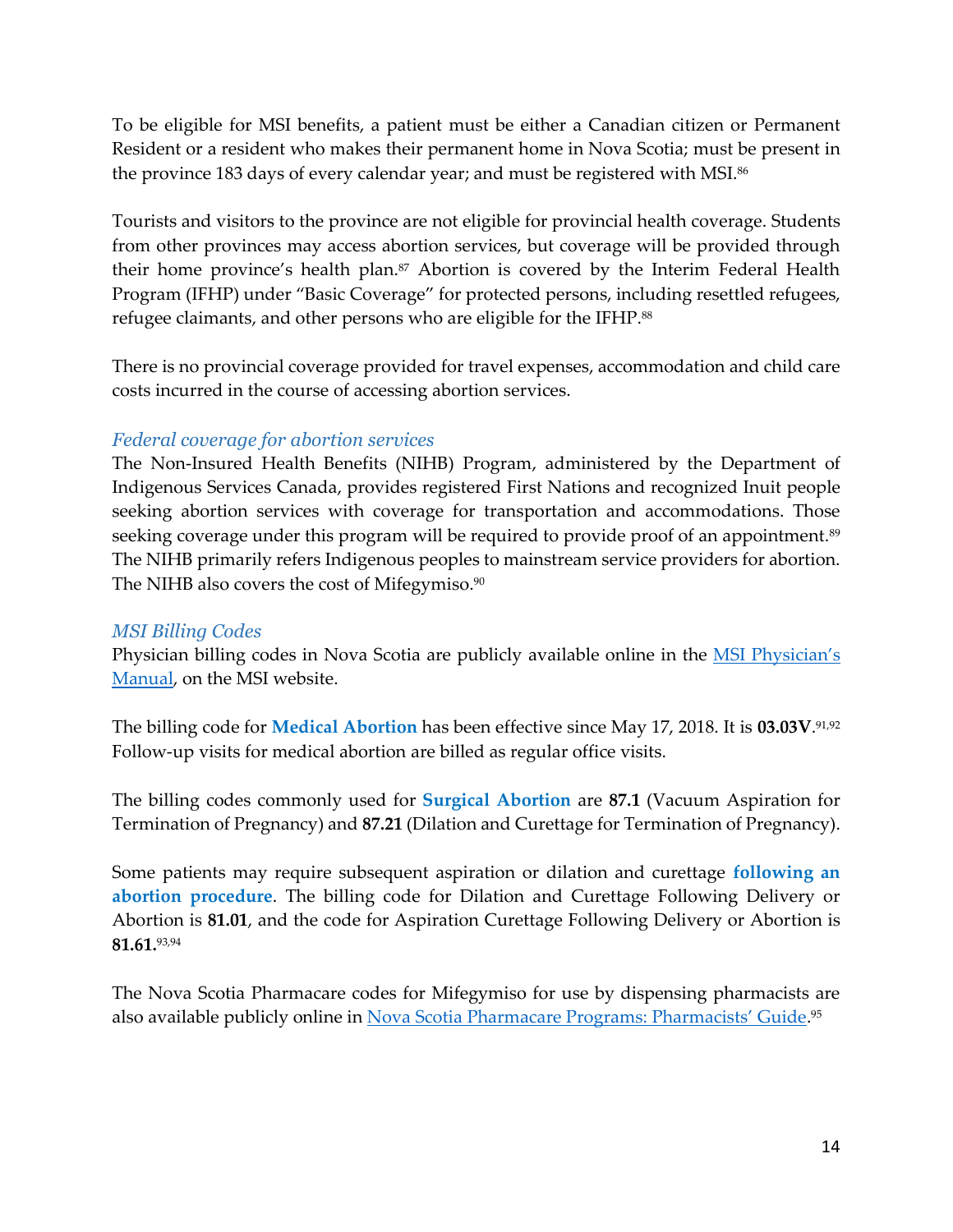## <span id="page-17-0"></span>**REFERENCES & NOTES**

 $\overline{a}$ 

1 International law and norms guide the interpretation of domestic legislation in Canada. See, for example: *Suresh v Canada (Minister of Citizenship and Immigration)*, 2002 SCC 1 at para 51 ("[T]he principles of fundamental justice expressed in s. 7 of the *Charter* and the limits on rights that may be justified under s. 1 of the *Charter* cannot be considered in isolation from the international norms which they reflect") and *Sparks v Nova Scotia (Assistance Appeal Board),* 2017 NSCA 82 at para 50 ("[W]e should interpret ambiguous legislation in a manner that is consistent with Canada's (more specifically Nova Scotia's) international human rights obligations."

<sup>2</sup> Convention on the Elimination of All Forms of Discrimination Against Women, 18 December 1979, 1249 UNTS 13, (entered into force 3 September 1981), online[: http://www.un.org/womenwatch/daw/cedaw/](http://www.un.org/womenwatch/daw/cedaw/) [CEDAW].

<sup>3</sup> CEDAW at article 12, online: [http://www.un.org/womenwatch/daw/cedaw/.](http://www.un.org/womenwatch/daw/cedaw/)

<sup>4</sup> Convention against Torture and Other Cruel, Inhuman or Degrading Treatment or Punishment, 10 December 1984, 85 UNTS 1465, (entered into force 26 June 1987), online: [https://www.ohchr.org/Documents/ProfessionalInterest/cat.pdf.](https://www.ohchr.org/Documents/ProfessionalInterest/cat.pdf) 

<sup>5</sup> The Canadian *Charter* also guarantees Canadians the right not to be subjected to any cruel and unusual treatment or punishment (*Canadian Charter of Rights and Freedoms,* Part I of the *Constitution Act, 1982*, being Schedule B to the *Canada Act 1982* (UK), 1982, c 11, s 12).

<sup>6</sup> CEDAW, General recommendation No. 35 on gender-based violence against women, updating general recommendation No. 19, online: [https://tbinternet.ohchr.org/Treaties/CEDAW/Shared%20Documents/1\\_Global/CEDAW\\_C\\_GC\\_35\\_8267\\_E.pdf](https://tbinternet.ohchr.org/Treaties/CEDAW/Shared%20Documents/1_Global/CEDAW_C_GC_35_8267_E.pdf)

<sup>7</sup> Declaration on the Rights of Indigenous Peoples (adopted by the United Nations General Assembly 13 September 2007), online: [https://www.un.org/esa/socdev/unpfii/documents/DRIPS\\_en.pdf](https://www.un.org/esa/socdev/unpfii/documents/DRIPS_en.pdf) [UNDRIP].

<sup>8</sup> Brandi Morin, "Where does Canada sit 10 years after the UN Declaration on the Rights of Indigenous Peoples?" *CBC News* (13 September 2017), online: [https://www.cbc.ca/news/indigenous/where-does-canada-sit-](https://www.cbc.ca/news/indigenous/where-does-canada-sit-10-years-after-undrip-1.4288480)[10-years-after-undrip-1.4288480.](https://www.cbc.ca/news/indigenous/where-does-canada-sit-10-years-after-undrip-1.4288480)

<sup>9</sup> UNDRIP at art 24(1), online: [https://www.un.org/esa/socdev/unpfii/documents/DRIPS\\_en.pdf.](https://www.un.org/esa/socdev/unpfii/documents/DRIPS_en.pdf) 

<sup>10</sup> UNDRIP at art 24(2), online: [https://www.un.org/esa/socdev/unpfii/documents/DRIPS\\_en.pdf.](https://www.un.org/esa/socdev/unpfii/documents/DRIPS_en.pdf)

<sup>11</sup> Those recommendations call upon all levels of Canadian government to "[i]ncrease the number of Aboriginal professionals working in the health-care field"; to "[e]nsure the retention of Aboriginal providers in Aboriginal communities"; and to "[p]rovide cultural competency training for all health-care professionals" (Recommendation #23). In addition, the TRC called upon medical and nursing schools in Canada to educate their students on Aboriginal health issues, including "skills-based training in intercultural competency, conflict resolution, human rights, and anti-racism" (Recommendation #24) (Truth and Reconciliation Commission of Canada, "Truth and Reconciliation Commission of Canada: Calls to Action" (Winnipeg: 2015) online: [http://trc.ca/assets/pdf/Calls\\_to\\_Action\\_English2.pdf\)](http://trc.ca/assets/pdf/Calls_to_Action_English2.pdf).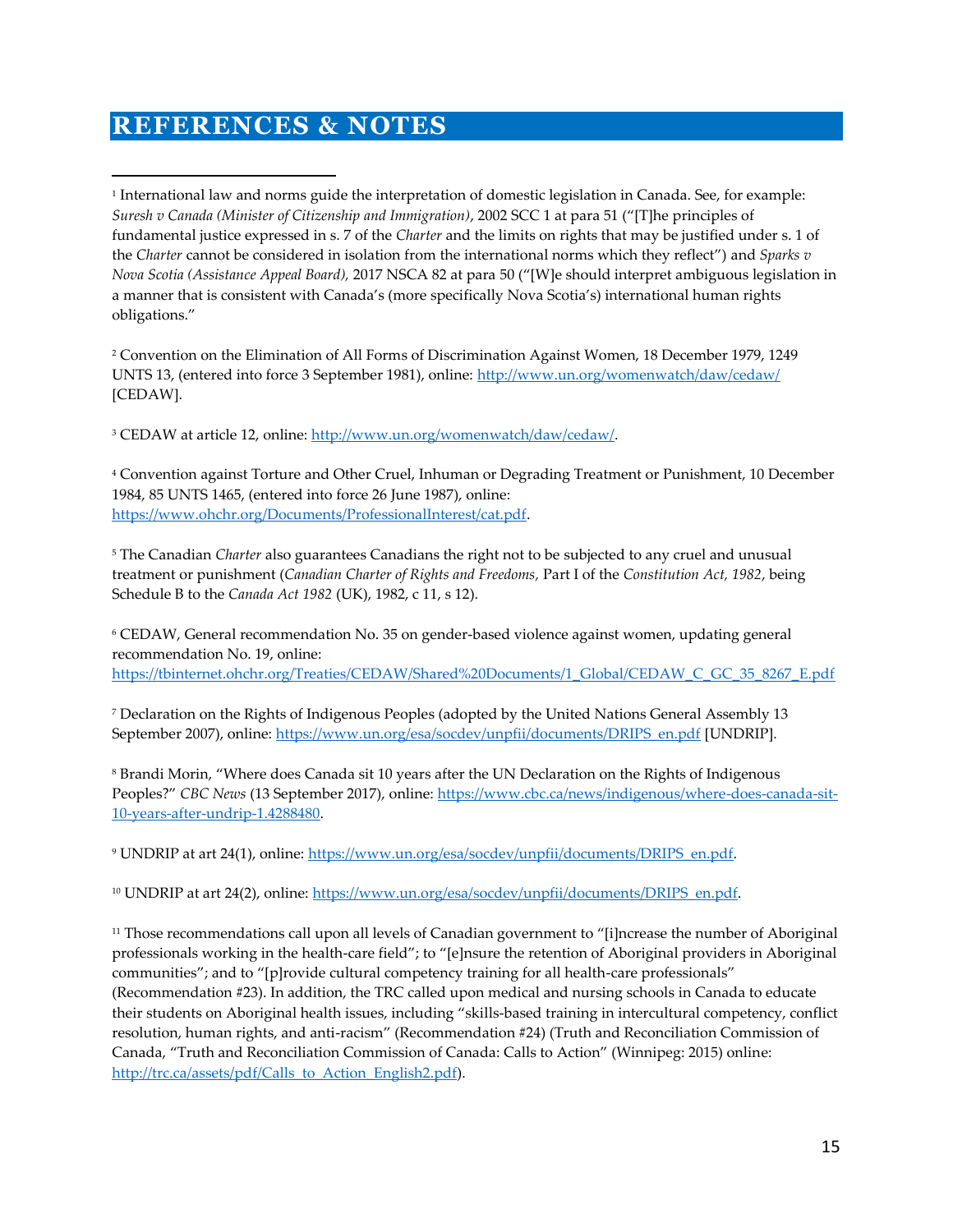The Government of Canada has undertaken to "fully implement the Calls to Action of the Truth and Reconciliation Commission, starting with the implementation of the United Nations Declaration on the Rights of Indigenous Peoples" (Office of the Prime Minister of Canada, "Statement by Prime Minister on release of the Final Report of the Truth and Reconciliation Commission" (15 December 2015), online: [https://pm.gc.ca/eng/news/2015/12/15/statement-prime-minister-release-final-report-truth-and-reconciliation](https://pm.gc.ca/eng/news/2015/12/15/statement-prime-minister-release-final-report-truth-and-reconciliation-commission)[commission\)](https://pm.gc.ca/eng/news/2015/12/15/statement-prime-minister-release-final-report-truth-and-reconciliation-commission).

<sup>12</sup> *Canadian Charter of Rights and Freedoms*, Part I of the *Constitution Act, 1982*, being Schedule B to the *Canada Act 1982* (UK), 1982, c 11 [*Charter*].

<sup>13</sup> *Charter*, s 7.

 $\overline{a}$ 

<sup>14</sup> *Canada Health Act,* RSC 1985, c C-6, s 4 [*Canada Health Act*].

<sup>15</sup> *Canada Health Act,* s 3.

<sup>16</sup> This is on the assumption that abortion is properly treated as a health service, and not as an activity to be regulated by the criminal law.

<sup>17</sup> Isabel Dávila, "Access to Abortion: an International Human Rights Perspective on Canadian Law," online: [http://claihr.ca/2018/01/10/access-to-abortionan-international-human-rights-perspective-on-canadian-law/.](http://claihr.ca/2018/01/10/access-to-abortionan-international-human-rights-perspective-on-canadian-law/)

<sup>18</sup> There are currently no private abortion clinics in Nova Scotia. For more information, see note 67.

19 Silas Brown, "Clinic 554 cautiously optimistic after health authority urges government to fund out-ofhospital abortions" *Global News* (October 25, 2019), online[: https://globalnews.ca/news/6083343/clinic-554](https://globalnews.ca/news/6083343/clinic-554-cautiously-optimistic/) [cautiously-optimistic/.](https://globalnews.ca/news/6083343/clinic-554-cautiously-optimistic/)

<sup>20</sup> Government of Canada, *Canada Health Act Annual Report 2018-2019* at p. 22, online: [https://www.canada.ca/content/dam/hc-sc/documents/services/publications/health-system-services/canada](https://www.canada.ca/content/dam/hc-sc/documents/services/publications/health-system-services/canada-health-act-annual-report-2018-2019/pub1-eng.pdf)[health-act-annual-report-2018-2019/pub1-eng.pdf.](https://www.canada.ca/content/dam/hc-sc/documents/services/publications/health-system-services/canada-health-act-annual-report-2018-2019/pub1-eng.pdf)

<sup>21</sup> *Canada Health Act Annual Report 2018-2019* at p. 11.

<sup>22</sup> Hadeel Ibrahim, "Feds penalize province for lack of abortion access, but reimburse payments because of COVID-19" *CBC News* (April 9, 2020), online[: https://www.cbc.ca/news/canada/new-brunswick/new](https://www.cbc.ca/news/canada/new-brunswick/new-brunswick-transfer-payments-abortion-access-1.5527586)[brunswick-transfer-payments-abortion-access-1.5527586.](https://www.cbc.ca/news/canada/new-brunswick/new-brunswick-transfer-payments-abortion-access-1.5527586)

<sup>23</sup> *Protecting Access to Reproductive Health Care Act,* Bill No. 242 (as passed), 2nd Session, 63rd General Assembly Ch. 5, online[: https://nslegislature.ca/legc/bills/63rd\\_2nd/3rd\\_read/b242.htm.](https://nslegislature.ca/legc/bills/63rd_2nd/3rd_read/b242.htm)

<sup>24</sup> Claudia Chender, "Nova Scotia passes bubble zone law" *The Coast* (12 March 2020), online: [https://www.thecoast.ca/halifax/nova-scotia-passes-bubble-zone-law/Content?oid=23657319.](https://www.thecoast.ca/halifax/nova-scotia-passes-bubble-zone-law/Content?oid=23657319)

<sup>25</sup> *Carter v Canada (Attorney General),* [2015] 1 SCR 331, 2015 SCC 5 (CanLII) at para 68.

<sup>26</sup> *Tremblay v Daigle,* [1989] 2 SCR 530, 1989 CanLII 33 (SCC).

<sup>27</sup> *R v Parker,* 2000 CanLII 5762 (ON CA) at para 135; *Malette v Shulman* (1990), 1990 CanLII 6868 (ON CA), 72 OR (2d) 417 at p 424, 67 DLR (4th) 321 at p 328 (CA); *Reibl v Hughes,* [1980] 2 SCR 880, 1980 CanLII 23 (SCC).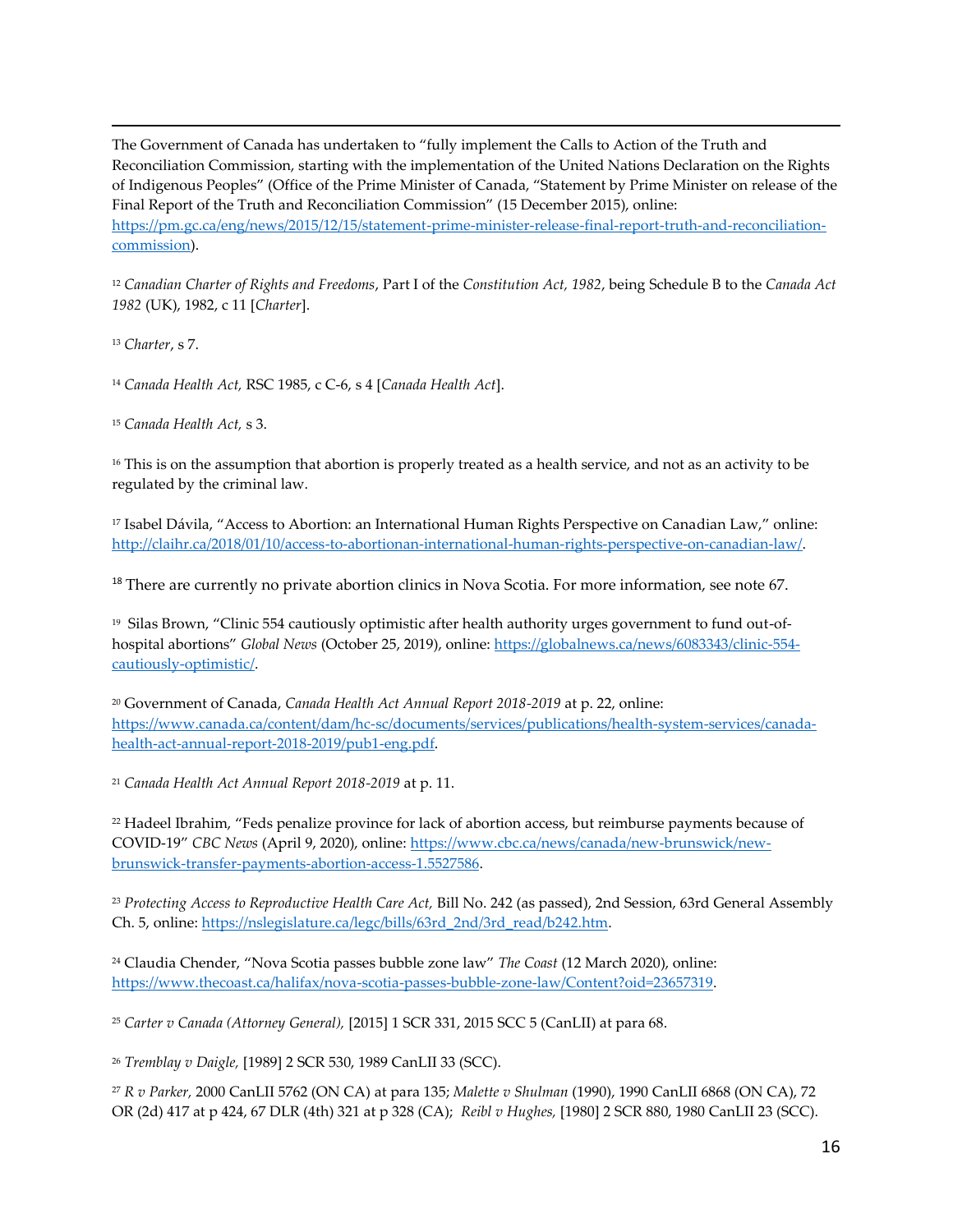<sup>28</sup> *Chaoulli v Quebec (Attorney General),* [2005] 1 SCR 791, 2005 SCC 35 (CanLII); *New Brunswick (Minister of Health and Community Services v G(J),* [1999] 3 SCR 46, 1999 CanLII 653 (SCC).

<sup>29</sup> *R v Morgentaler,* [1988] 1 SCR 30, 1988 CanLII 90 (SCC).

<sup>30</sup> *Ibid.*

 $\overline{a}$ 

<sup>31</sup> *Carter v Canada (Attorney General),* [2015] 1 SCR 331, 2015 SCC 5 at para 67.

<sup>32</sup> See also: *R v Drummond,* 143 DLR (4th) 368; *Winnipeg Child & Family Services (Northwest Area) v G(DF),* [1997] 3 SCR 925; *Dobson v Dobson,* [1999] 2 SCR 753. Since this line of case law, there have been a series of Conservative bills before Parliament seeking to enhance the rights of the fetus using the criminal law, notably: Bill C-484 ("Cassie and Molly's law") and Bill C-291. No such bill has become law, and it remains a "general proposition that the law of Canada does not recognize the unborn child as a legal or judicial person" (*Winnipeg Child and Family Services (Northwest Area) v G (DF),* [1997] 3 SCR 925, 1997 CanLII 336 (SCC) at para 11.)

<sup>33</sup> *Chaoulli v Quebec (Attorney General),* [2005] 1 SCR 791, 2005 SCC 35 at para 43.

<sup>34</sup> *Carter v Canada (Attorney General),* [2015] 1 SCR 331, 2015 SCC 5 (CanLII) at para 68, citing *Blencoe v British Columbia (Human Rights Commission),* [2000] 2 SCR 307, 2000 SCC 44 (CanLII) at para 49.

<sup>35</sup> The SCC described the rights to patient autonomy in decision-making and medical self-determination in detail in *Carter v Canada (Attorney General)* at paragraph 67 as follows:

The law has long protected patient autonomy in medical decision-making. In *A.C. v. Manitoba (Director of Child and Family Services),* 2009 SCC 30 (CanLII), [2009] 2 S.C.R. 181, a majority […] endorsed the "tenacious relevance in our legal system of the principle that competent individuals are—and should be—free to make decisions about their bodily integrity" (para. 39). This right to "decide one's own fate" entitles adults to direct the course of their own medical care (para. 40): it is this principle that underlies the concept of "informed consent" and is protected by s. 7's guarantee of liberty and security of the person (para. 100; see also *R. v. Parker*  (2000), 2000 CanLII 5762 (ON CA), 49 O.R. (3d) 481 (C.A.)). As noted in *Fleming v. Reid* (1991), 1991 CanLII 2728 (ON CA), 4 O.R. (3d) 74 (C.A.), the right of medical self-determination is not vitiated by the fact that serious risks or consequences, including death, may flow from the patient's decision. It is the same principle that is at work in the cases dealing with the right to refuse consent to medical treatment, or to demand that treatment be withdrawn or discontinued […].

<sup>36</sup> This decision, while not directly binding in Nova Scotia, is likely to be followed by courts in Nova Scotia and other provinces, and to influence the practices of regulatory bodies like the Nova Scotia College of Physicians and Surgeons.

<sup>37</sup> Of the six university health clinics in Nova Scotia, only St. Francis Xavier University in Antigonish currently prescribes medical abortions as part of its primary care. Students at other universities in the province are referred elsewhere (Brett Bundale, "Access to abortion pill still an issue in Nova Scotia: advocates," *Global News* (22 November 2018), online: [https://globalnews.ca/news/4689260/abortion-pill-access-ns/\)](https://globalnews.ca/news/4689260/abortion-pill-access-ns/).

<sup>38</sup> The Halifax Sexual Health Centre does not currently prescribe Mifegymiso (Halifax Sexual Health Centre, "Pregnancy Options," online: [http://hshc.ca/pregnancy-options/\)](http://hshc.ca/pregnancy-options/).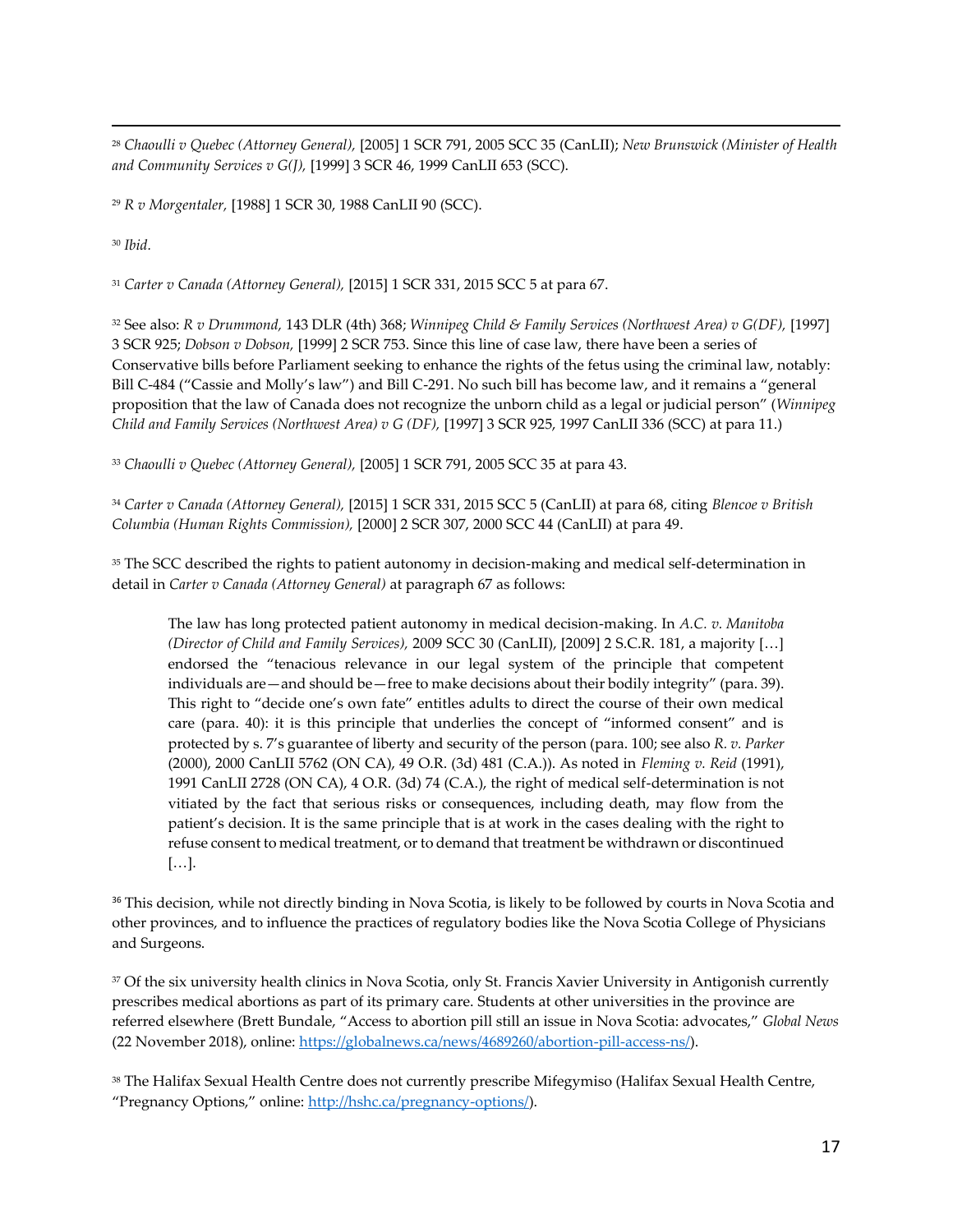<sup>39</sup> Nova Scotia Health Authority, Nova Scotia Women's Choice Clinic Referral Form, online: [https://www.nshealth.ca/sites/nshealth.ca/files/cd0599mr\\_06\\_2018.pdf.](https://www.nshealth.ca/sites/nshealth.ca/files/cd0599mr_06_2018.pdf) 

<sup>40</sup> Province of Nova Scotia, "Medical Abortion," online: [https://811.novascotia.ca/health\\_topics/medical](https://811.novascotia.ca/health_topics/medical-abortion/)[abortion/.](https://811.novascotia.ca/health_topics/medical-abortion/)

<sup>41</sup> Government of Canada, "Health Canada approves updates to Mifegymiso prescribing information: Ultrasound no longer mandatory" (16 April 2019), online: [https://healthycanadians.gc.ca/recall-alert-rappel](https://healthycanadians.gc.ca/recall-alert-rappel-avis/hc-sc/2019/69620a-eng.php)[avis/hc-sc/2019/69620a-eng.php.](https://healthycanadians.gc.ca/recall-alert-rappel-avis/hc-sc/2019/69620a-eng.php) 

<sup>42</sup> Carly Weeks, "Nova Scotia says week-long wait acceptable for dating ultrasound before abortion, but experts disagree" *The Globe and Mail* (27 September 2018), online: [https://www.theglobeandmail.com/canada/article](https://www.theglobeandmail.com/canada/article-nova-scotia-says-its-abortion-rules-are-reasonable-but-experts/)[nova-scotia-says-its-abortion-rules-are-reasonable-but-experts/.](https://www.theglobeandmail.com/canada/article-nova-scotia-says-its-abortion-rules-are-reasonable-but-experts/) 

<sup>43</sup> Phil Heidenreich, "Alberta's controversial 'conscience rights' Bill 207 voted down in committee hearing" *Global News* (November 22, 2019), online: [https://globalnews.ca/news/6203411/alberta-bill-207-conscience](https://globalnews.ca/news/6203411/alberta-bill-207-conscience-rights-committee-vote/)[rights-committee-vote/.](https://globalnews.ca/news/6203411/alberta-bill-207-conscience-rights-committee-vote/)

<sup>44</sup> Province of Nova Scotia, "Medical Abortion," online: [https://811.novascotia.ca/health\\_topics/medical](https://811.novascotia.ca/health_topics/medical-abortion/)[abortion/.](https://811.novascotia.ca/health_topics/medical-abortion/) 

<sup>45</sup> CBC News, "Health Canada says ultrasound no longer mandatory before Mifegymiso prescribed for abortion" (16 April 2019), online: [https://www.cbc.ca/news/health/mifegymiso-ultrasound-1.5100405.](https://www.cbc.ca/news/health/mifegymiso-ultrasound-1.5100405)

<sup>46</sup> Province of Nova Scotia, "Medical Abortion," online: [https://811.novascotia.ca/health\\_topics/medical](https://811.novascotia.ca/health_topics/medical-abortion/)[abortion/.](https://811.novascotia.ca/health_topics/medical-abortion/)

<sup>47</sup> Government of Canada, "Health Canada updates prescribing and dispensing information for Mifegymiso," online: [http://www.healthycanadians.gc.ca/recall-alert-rappel-avis/hc-sc/2017/65034a-eng.php.](http://www.healthycanadians.gc.ca/recall-alert-rappel-avis/hc-sc/2017/65034a-eng.php)

<sup>48</sup> College of Registered Nurses of Nova Scotia, NP Bulletin "Changes enable NPs to prescribe Mifegymiso," online: [https://crnns.ca/wp-content/uploads/2017/12/NP-Bulletin-Changes-Enable-NPs-to-Prescribe-](https://crnns.ca/wp-content/uploads/2017/12/NP-Bulletin-Changes-Enable-NPs-to-Prescribe-Mifegymiso.pdf)[Mifegymiso.pdf.](https://crnns.ca/wp-content/uploads/2017/12/NP-Bulletin-Changes-Enable-NPs-to-Prescribe-Mifegymiso.pdf)

<sup>49</sup> Province of Nova Scotia, "Medical Abortion," online: [https://811.novascotia.ca/health\\_topics/medical](https://811.novascotia.ca/health_topics/medical-abortion/)[abortion/](https://811.novascotia.ca/health_topics/medical-abortion/)*.*

<sup>50</sup> *Ibid.*

 $\overline{a}$ 

<sup>51</sup> *Ibid.*

<sup>52</sup> *Ibid.* 

<sup>53</sup> *Food and Drugs Act,* RSC 1985, c F-27.

54 Government of Canada, "Buying drugs over the internet," online: [https://www.canada.ca/en/health](https://www.canada.ca/en/health-canada/services/buying-drugs-over-internet.html)[canada/services/buying-drugs-over-internet.html.](https://www.canada.ca/en/health-canada/services/buying-drugs-over-internet.html)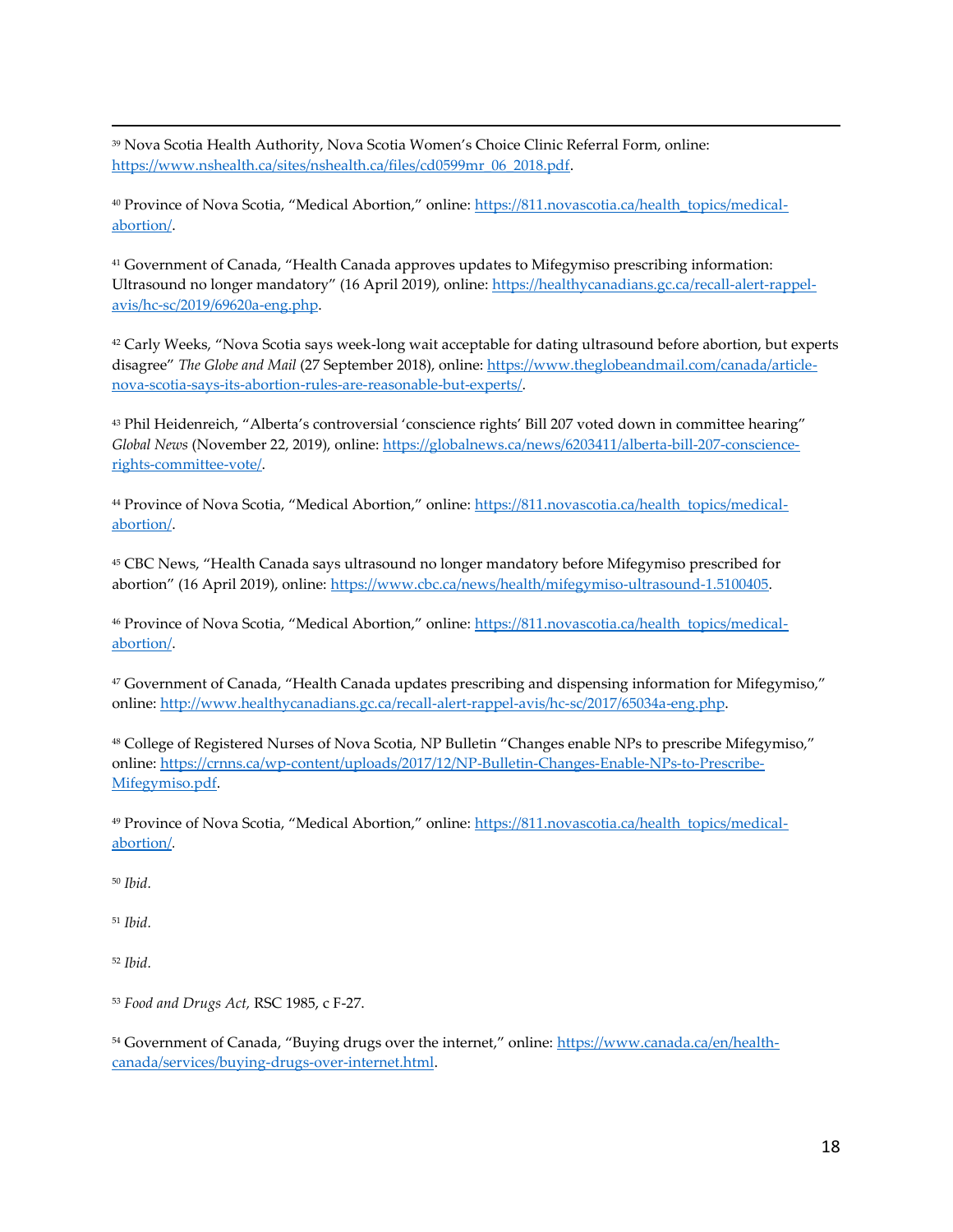<sup>55</sup> *Pharmacy Practice Regulations* made under Section 80 of the *Pharmacy Act,* SNS 2011, c 11, NS Reg 258/2013 (November 15, 2012, effective August 6, 2013) as amended to NS Reg 15/2017 (September 16, 2015, effective March 1, 2017), s 13 [*Pharmacy Practice Regulations*].

<sup>56</sup> *Pharmacy Practice Regulations*, s 13(3).

<sup>57</sup> Nova Scotia College of Pharmacists, "Practice Guidance: Dispensing Mifegymiso" (16 November 2017), online: [https://www.nspharmacists.ca/wp-content/uploads/2017/06/Guidance\\_DispensingMifegymiso.pdf.](https://www.nspharmacists.ca/wp-content/uploads/2017/06/Guidance_DispensingMifegymiso.pdf)

<sup>58</sup> *Ibid.* 

 $\overline{a}$ 

<sup>59</sup> *Ibid*.

 $60$  While this document does not have the force of law, pharmacy is a self-regulated profession in Canada, and the official Policy Position Guidelines of the Nova Scotia College of Pharmacists (the provincial regulatory body) inform the relevant standard of care for pharmacists practicing in the province of Nova Scotia.

<sup>61</sup> Nova Scotia Health Authority, "Patient & Family Guide: Surgical Abortion," online: [http://www.nshealth.ca/sites/nshealth.ca/files/patientinformation/1832.pdf.](http://www.nshealth.ca/sites/nshealth.ca/files/patientinformation/1832.pdf)

 $62$  Later abortions usually occur via a dilation and evacuation, or an induction of labour, which may be preceded by a fetal intracardiac injection depending on the gestational age and viability of the fetus.

 $63$  The authors have not been able to locate a written source for the Nova Scotia policies on later abortions. The Canadian Medical Association Policy on Induced Abortion from 1988 provided that: "Elective termination of pregnancy after fetal viability may be indicated under exceptional circumstances."

<sup>64</sup> Later abortions may also be performed at the IWK Health Centre in Halifax.

<sup>65</sup> V. Walker, Cape Breton Centre for Sexual Health, email communication with J. Stevenson, 7 January 2019; Tom Ayers, "Cape Breton women don't have easy access to abortion" *Cape Breton Post* (18 February 2010; updated 2 October 2017), online: [https://www.capebretonpost.com/living/cape-breton-women-dont-have-easy](https://www.capebretonpost.com/living/cape-breton-women-dont-have-easy-access-to-abortion-18783/)[access-to-abortion-18783/\)](https://www.capebretonpost.com/living/cape-breton-women-dont-have-easy-access-to-abortion-18783/).

<sup>66</sup> CBC News, "New policy helps abortion access but barriers remain, advocate says" (27 September 2018), online: [https://www.cbc.ca/news/canada/nova-scotia/abortion-access-ultrasound-halifax-1.4839745.](https://www.cbc.ca/news/canada/nova-scotia/abortion-access-ultrasound-halifax-1.4839745)

 $67$  There is no legislative prohibition on the existence of such a clinic in the province; however, there are disincentives to opening a private clinic in Nova Scotia that likely factor into the gap. First, abortion services are only covered by the provincial health plan if performed in a hospital (National Abortion Federation, "National Abortion Coverage by Region," online: [http://www.nafcanada.org/access-region.html\)](http://www.nafcanada.org/access-region.html), meaning that if a private clinic were available in Nova Scotia, patients would have to pay for abortion services out-of-pocket. Second, in Nova Scotia, the financial incentive for physicians to opt-out of billing through the public plan and instead practice in the private sector is diminished by a policy that requires that physicians practicing privately do not "bill more than they would receive if they were working within the public plan" (Flood & Archibald, "The illegality of private health care in Canada" (2001) *Canadian Medical Association Journal*, online: <http://www.cmaj.ca/content/164/6/825>). Nova Scotia's only private abortion clinic, the Morgentaler Clinic, operated in Halifax from 1990 to 2003 ("Morgentaler closes Halifax abortion clinic" CBC News (29 November 2003), online: [https://www.cbc.ca/news/canada/morgentaler-closes-halifax-abortion-clinic-1.376738\)](https://www.cbc.ca/news/canada/morgentaler-closes-halifax-abortion-clinic-1.376738). The nearest private abortion clinic to Nova Scotia is [Clinic 554](http://www.clinic554.ca/reproductivehealth.html) in Fredericton, New Brunswick (under threat of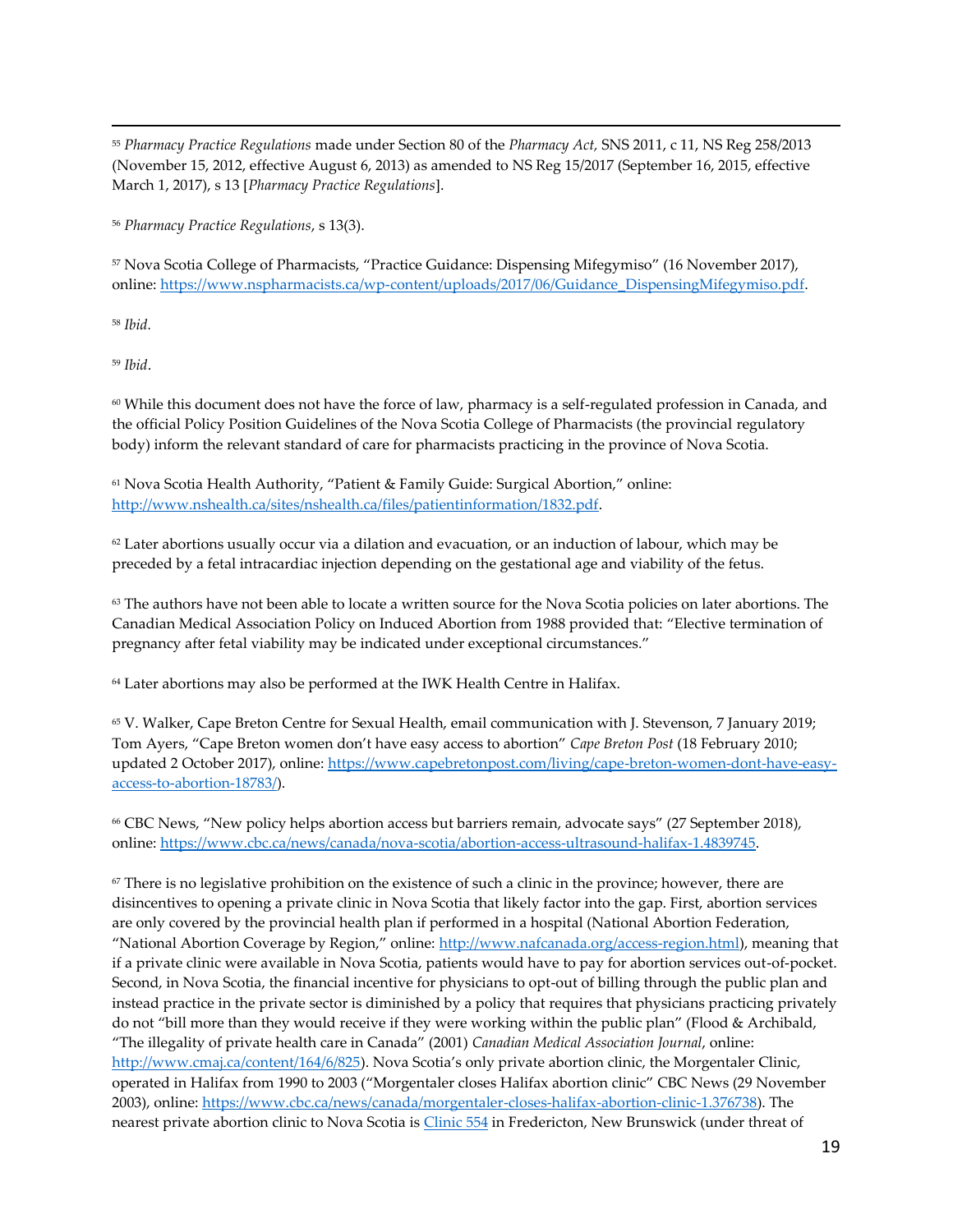closure as of April 2020). The cost of abortion services at that clinic range from \$700-\$850, depending on the gestational age (Clinic 554, "Reproductive Health," online: [http://www.clinic554.ca/reproductivehealth.html\)](http://www.clinic554.ca/reproductivehealth.html).

<sup>68</sup> If a patient does not have a support person to accompany them, abortion doulas are available to drive people to appointments and provide emotional support, through Abortion Support Service Atlantic. They may be reached through Facebook at[: https://www.facebook.com/abortionsupportatlantic/.](https://www.facebook.com/abortionsupportatlantic/)

For Indigenous persons in Nova Scotia in need of a support person for their appointment, the Confederacy of Mainland Mi'kmaq has a program called the "Native Hospital Interpreters Liaison Program," which "provides supports and services to all Atlantic First Nations and Inuit community members (and their families) who request support while receiving and/or are about to receive medical treatment in the Halifax/Dartmouth area" (The Confederacy of Mainland Mi'kmaq, "Health," online: [http://cmmns.com/program/health/\)](http://cmmns.com/program/health/). These support services include translation services. Additionally, the IWK has Mi'kmaq support staff, to provide cultural support and Mi'kmaq translation services (IWK Health Centre, "Mi'kmaq Information," online: [http://www.iwk.nshealth.ca/page/mikmaq-information\)](http://www.iwk.nshealth.ca/page/mikmaq-information).

<sup>69</sup> Nova Scotia Health Authority, "Nova Scotia Women's Choice Clinic," online: [http://www.nshealth.ca/abortion.](http://www.nshealth.ca/abortion)

<sup>70</sup> Nova Scotia Health Authority, "Patient & Family Guide: Surgical Abortion," online: [http://www.nshealth.ca/sites/nshealth.ca/files/patientinformation/1832.pdf.](http://www.nshealth.ca/sites/nshealth.ca/files/patientinformation/1832.pdf)

<sup>71</sup> *Ibid.* 

 $\overline{a}$ 

 $72$  The timing of dosage of misoprostol is provider-dependent. Some providers will ask that the medication be placed (orally or vaginally) the night before or the morning of the procedure. For patients at less than 12 weeks gestational age, a physician may place a device called a laminaria tent in the cervix on the morning of the procedure. The devices are made from seaweed, and act as an osmotic dilator.

<sup>73</sup> Nova Scotia Health Authority, "Patient & Family Guide: Surgical Abortion," online: [http://www.nshealth.ca/sites/nshealth.ca/files/patientinformation/1832.pdf.](http://www.nshealth.ca/sites/nshealth.ca/files/patientinformation/1832.pdf)

<sup>74</sup> Nova Scotia Health Authority, "After Your Procedure" (2016), online: [https://www.nshealth.ca/sites/nshealth.ca/files/patientinformation/1509.pdf.](https://www.nshealth.ca/sites/nshealth.ca/files/patientinformation/1509.pdf)

<sup>75</sup> The College of Physicians and Surgeons of Nova Scotia, the regulatory body for the practice of medicine in the province, does not currently have a published Practice Standard specific to induced abortion (College of Physicians & Surgeons of Nova Scotia, "Professional Standards & Guidelines," online: <https://cpsns.ns.ca/Standards-Guidelines/>). Following the release of Health Canada's revised guidelines for prescribing Mifegymiso in November 2017, the College of Physicians & Surgeons of Nova Scotia announced the retirement of the *Professional Standard Regarding Prescribing Mifegymiso.* In doing so, it stated that such a College Standard is no longer necessary, because the requirements for prescribing and dispensing Mifegymiso "are now quite clear" (College of Physicians & Surgeons of Nova Scotia, "Revised Professional Standards Approved by Council & Retirement of Mifegymiso Prescribing Standard" (18 December 2017), online: [https://cpsns.ns.ca/revised-professional-standards-approved-by-council-retirement-of-mifegymiso-prescribing](https://cpsns.ns.ca/revised-professional-standards-approved-by-council-retirement-of-mifegymiso-prescribing-standard/)[standard/\)](https://cpsns.ns.ca/revised-professional-standards-approved-by-council-retirement-of-mifegymiso-prescribing-standard/).

<sup>76</sup> The Canadian Medical Association (CMA) is the national advocacy organization for Canadian physicians; it is not a regulatory body, and its policy statements do not have the force of law. It advocates on behalf of patients and physicians on key issues in health care in Canada. The CMA Policy on Induced Abortion states, in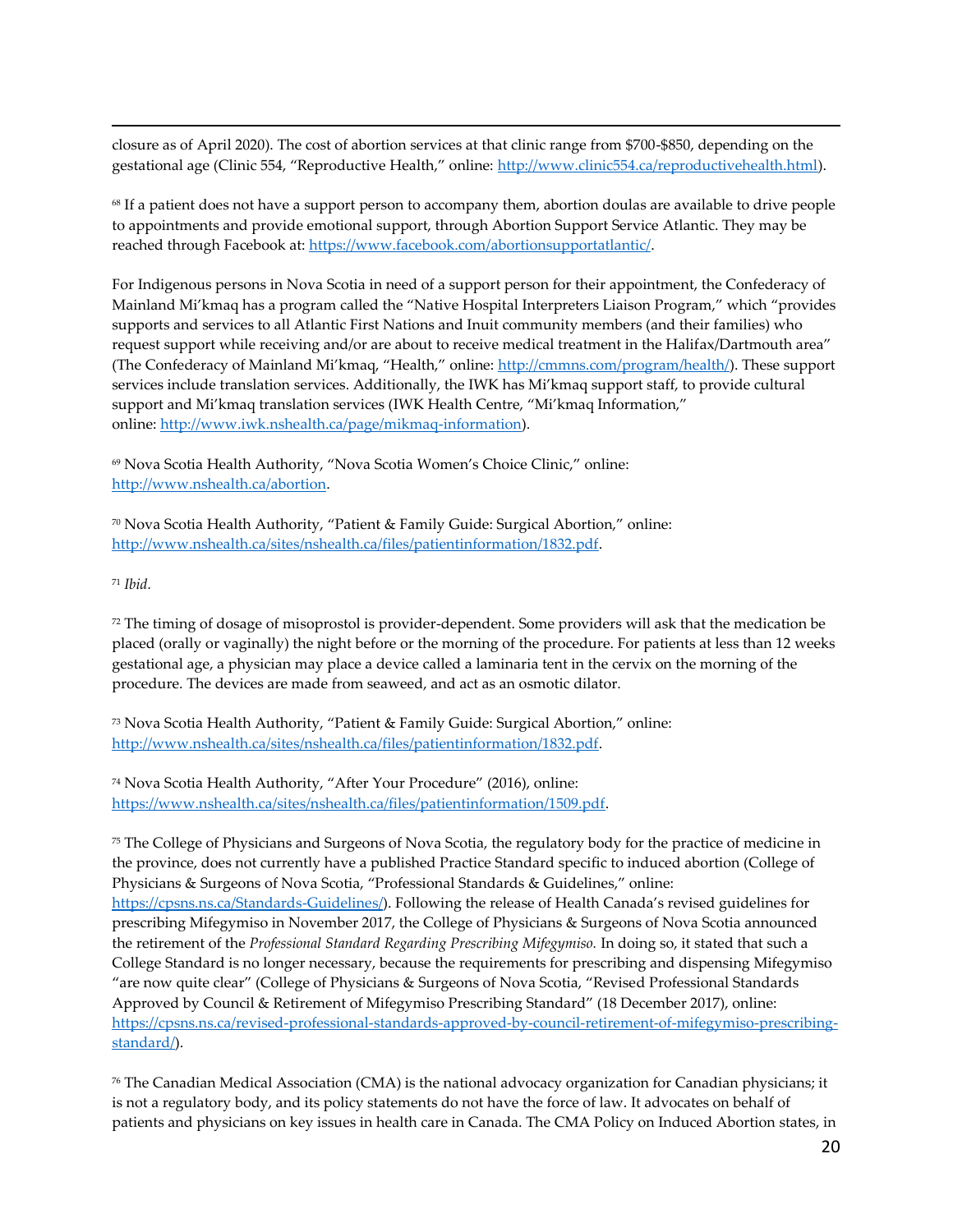part, that there "should be no delay in the provision of abortion services"; that "[i]nduced abortion should be uniformly available to all women in Canada"; and that "Health care insurance should cover all the costs of providing all medically required services relating to abortion including counselling" (Canadian Medical Association Policy, "Induced Abortion" (1988), formerly online at: [http://policybase.cma.ca/dbtw](http://policybase.cma.ca/dbtw-wpd/PolicyPDF/PD88-06.pdf)[wpd/PolicyPDF/PD88-06.pdf.](http://policybase.cma.ca/dbtw-wpd/PolicyPDF/PD88-06.pdf) PDF copy on file with the authors).

<sup>77</sup> Rachel Gilmore, "Abortion access will be maintained across Canada amid COVID-19 outbreak" *CTV News* (26 March 2020), online[: https://www.ctvnews.ca/health/coronavirus/abortion-access-will-be-maintained](https://www.ctvnews.ca/health/coronavirus/abortion-access-will-be-maintained-across-canada-amid-covid-19-outbreak-1.4870129)[across-canada-amid-covid-19-outbreak-1.4870129.](https://www.ctvnews.ca/health/coronavirus/abortion-access-will-be-maintained-across-canada-amid-covid-19-outbreak-1.4870129) 

<sup>78</sup> Rachel Gilmore, "Abortion access will be maintained across Canada amid COVID-19 outbreak" *CTV News* (26 March 2020), online[: https://www.ctvnews.ca/health/coronavirus/abortion-access-will-be-maintained](https://www.ctvnews.ca/health/coronavirus/abortion-access-will-be-maintained-across-canada-amid-covid-19-outbreak-1.4870129)[across-canada-amid-covid-19-outbreak-1.4870129.](https://www.ctvnews.ca/health/coronavirus/abortion-access-will-be-maintained-across-canada-amid-covid-19-outbreak-1.4870129) 

<sup>79</sup> Caora McKenna, "Abortion classified as an essential service in Nova Scotia" *The Coast* (24 March 2020), online: [https://www.thecoast.ca/COVID19Needtoknow/archives/2020/03/24/abortion-classified-as-an-essential](https://www.thecoast.ca/COVID19Needtoknow/archives/2020/03/24/abortion-classified-as-an-essential-service-in-nova-scotia)[service-in-nova-scotia.](https://www.thecoast.ca/COVID19Needtoknow/archives/2020/03/24/abortion-classified-as-an-essential-service-in-nova-scotia)

<sup>80</sup> Rachel Gilmore, "Canada experiencing shortage of abortion pill amid COVID-19 outbreak" *CTV News* (30 March 2020), online[: https://www.ctvnews.ca/health/coronavirus/canada-experiencing-shortage-of-abortion](https://www.ctvnews.ca/health/coronavirus/canada-experiencing-shortage-of-abortion-pill-amid-covid-19-outbreak-1.4874666)[pill-amid-covid-19-outbreak-1.4874666.](https://www.ctvnews.ca/health/coronavirus/canada-experiencing-shortage-of-abortion-pill-amid-covid-19-outbreak-1.4874666) 

<sup>81</sup> World Health Organization, "Clinical management of severe acute respiratory infection (SARI) when COVID-19 disease is suspected," Interim guidance (13 March 2020) at p. 13, online: [https://www.who.int/publications-detail/clinical-management-of-severe-acute-respiratory-infection-when](https://www.who.int/publications-detail/clinical-management-of-severe-acute-respiratory-infection-when-novel-coronavirus-(ncov)-infection-is-suspected)[novel-coronavirus-\(ncov\)-infection-is-suspected.](https://www.who.int/publications-detail/clinical-management-of-severe-acute-respiratory-infection-when-novel-coronavirus-(ncov)-infection-is-suspected)

<sup>82</sup> Government of Canada, *Canada Health Act Annual Report 2018-2019*, online: [https://www.canada.ca/content/dam/hc-sc/documents/services/publications/health-system-services/canada](https://www.canada.ca/content/dam/hc-sc/documents/services/publications/health-system-services/canada-health-act-annual-report-2018-2019/pub1-eng.pdf)[health-act-annual-report-2018-2019/pub1-eng.pdf.](https://www.canada.ca/content/dam/hc-sc/documents/services/publications/health-system-services/canada-health-act-annual-report-2018-2019/pub1-eng.pdf)

83 Government of Nova Scotia, News Release, "Women to Benefit from Universal Coverage for Mifegymiso" (22 September 2017), online: [https://novascotia.ca/news/release/?id=20170922001.](https://novascotia.ca/news/release/?id=20170922001)

<sup>84</sup> Brett Bundale, "Advocates say access to abortion pill still an issue in Nova Scotia" *The Globe and Mail* (22 November 2018), online: [https://www.theglobeandmail.com/canada/article-advocates-say-access-to-abortion](https://www.theglobeandmail.com/canada/article-advocates-say-access-to-abortion-pill-still-an-issue-in-nova-scotia-2/)[pill-still-an-issue-in-nova-scotia-2/.](https://www.theglobeandmail.com/canada/article-advocates-say-access-to-abortion-pill-still-an-issue-in-nova-scotia-2/)

<sup>85</sup> Nova Scotia Health Authority, "Nova Scotia Women's Choice Clinic," online: [http://www.nshealth.ca/abortion.](http://www.nshealth.ca/abortion)

86 Government of Nova Scotia, "MSI Eligibility," online: https://novascotia.ca/dhw/msi/eligibility.asp.

<sup>87</sup> *Ibid.* 

 $\overline{a}$ 

<sup>88</sup> Government of Canada, "Interim Federal Health Program: Summary of coverage" online: [https://www.canada.ca/en/immigration-refugees-citizenship/services/refugees/help-within-canada/health](https://www.canada.ca/en/immigration-refugees-citizenship/services/refugees/help-within-canada/health-care/interim-federal-health-program/coverage-summary.html)[care/interim-federal-health-program/coverage-summary.html](https://www.canada.ca/en/immigration-refugees-citizenship/services/refugees/help-within-canada/health-care/interim-federal-health-program/coverage-summary.html); Medavie Blue Cross, "IFHP Benefit Grid – Basic Coverage," online: [https://docs.medaviebc.ca/providers/benefit\\_grids/IFHP-Benefit-Grid-Basic-Coverage.pdf.](https://docs.medaviebc.ca/providers/benefit_grids/IFHP-Benefit-Grid-Basic-Coverage.pdf)